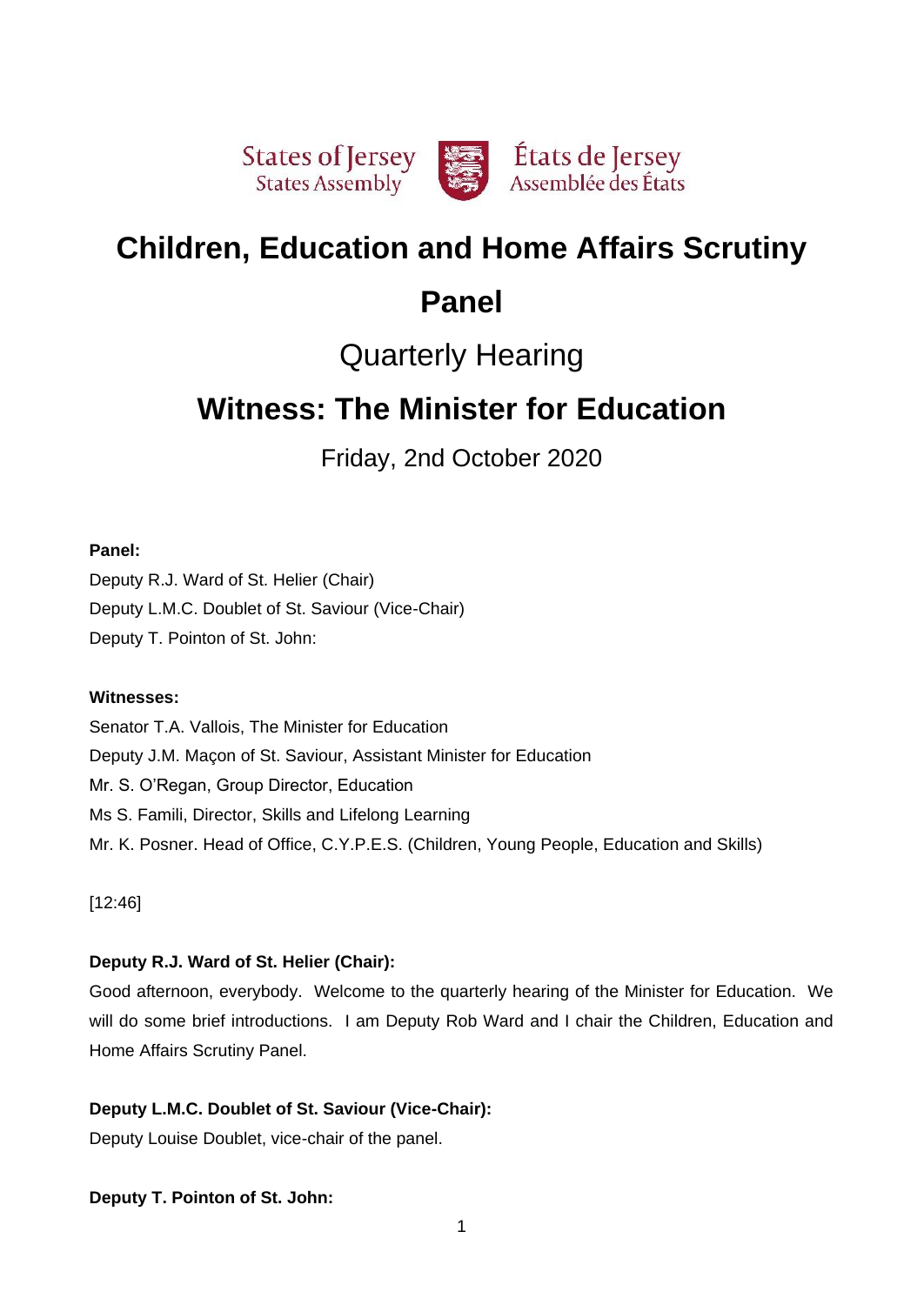Deputy of St John, Trevor Pointon. I am a member of the panel.

#### **The Minister for Education:**

Senator Tracey Vallois, Minister for Education.

## **Group Director, Education:**

Sean O'Regan, group director of Education.

# **Director, Skills and Lifelong Learning:**

Saboohi Famili, director for Skills and Lifelong Learning.

## **Head of Office, C.Y.P.E.S.:**

Hello, I am Keith Posner. I am the head of office at C.Y.P.E.S.

#### **Deputy R.J. Ward:**

Okay, well get started. We have an hour and a half, we have plenty to talk about. Minister, to start with, we will start with the return to schools in September. With schools having opened full-time to all students in September have any key concerns developed since that reopening?

#### **The Minister for Education:**

Thank you, Chair, for the questions and I am grateful to be here today with regards to this. It is extremely important to note that I have not been made aware of any particular key concerns. What we do do though is make sure that our detailed health guidance is properly developed and communicated to all the schools and colleges and it is also posted up on the gov.je website. The guidance is regularly reviewed and updated with colleagues at S.P.P.P. (Strategic Policy, Planning and Performance) and S.T.A.C. (Scientific Technical Advisory Council) as and when we receive questions or queries about schools' operational requirements.

## **Deputy R.J. Ward:**

What are the additional or new processes being followed with regards schools opening full-time? Will there be a difference between primary and secondary as well, I would imagine?

### **The Minister for Education:**

We have got a risk management framework that has been developed, so all schools have site specific safety plans and their risk assessments. So these have been reviewed. All schools are certificated as a safe place of work. We have a cleaning strategy that has been developed for all schools and the department work places. We have a delivery and implementation team formed to support and hold schools to account also. We provide a daily communication sent to all key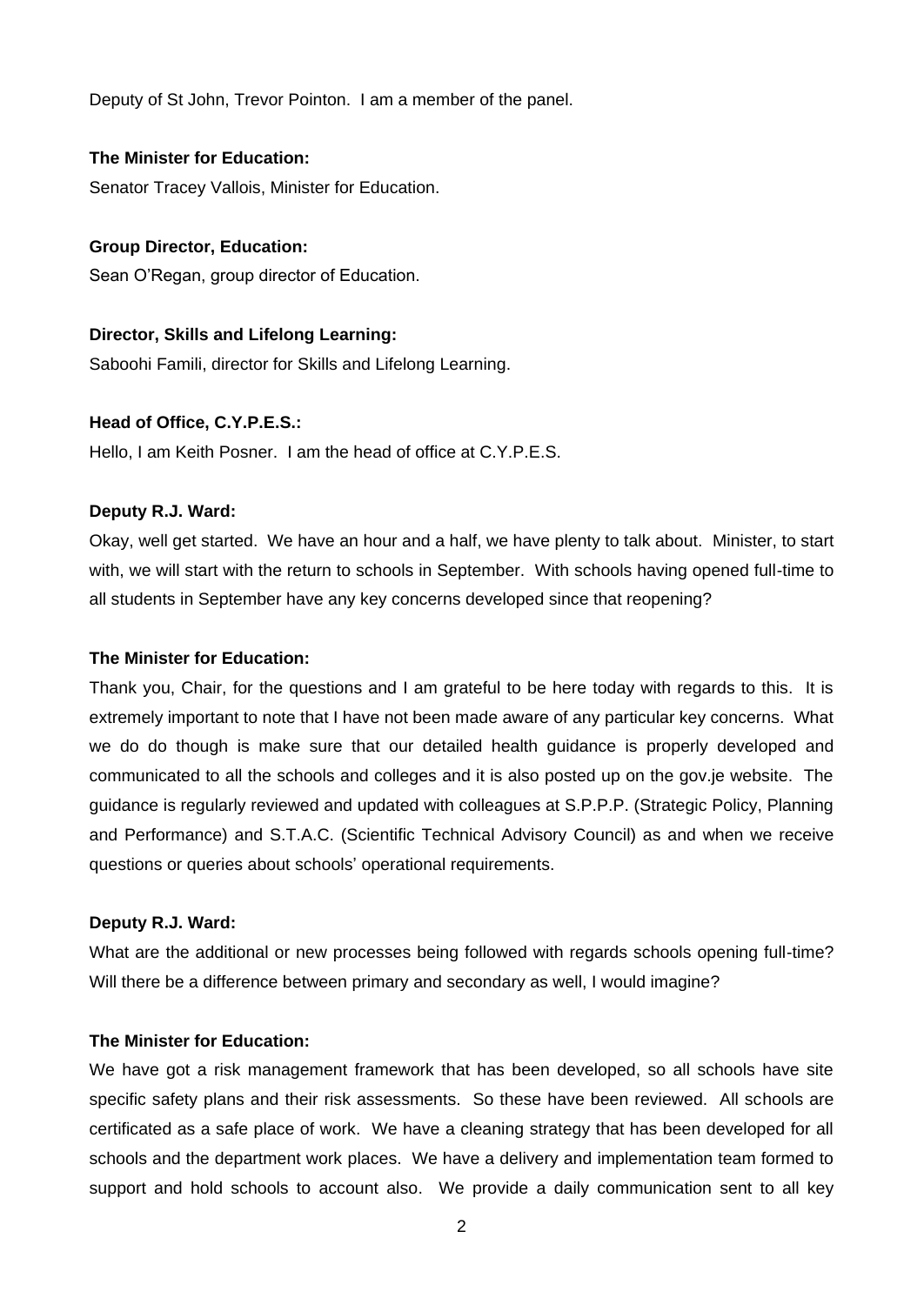stakeholders, predominantly the head teachers, and the risk management framework is developed in co-ordination relatively with the head teachers and the unions as well.

## **Deputy R.J. Ward:**

What is the department doing to get the voice of the children, which is something we have talked about a lot as a Government, in respect of returning to school, to find out how they are feeling?

## **The Minister for Education:**

Part of the return to school, as you will know, we started this process back in June, albeit it was fairly sporadic, depending on whether you were primary or secondary schools. Of course, we all know that teachers know their children best in the schools. We have some children who are predominantly more vulnerable than others so of course we have got a fantastic team in our early intervention and inclusion team. We also have our psychology team as well who support the schools. So what we did put in place was a form of support process to return back to school, which we identified through what we call a recovery curriculum. So it was helping them to manage 5 losses associated with the extended period away from school, things like routine, structure, friendship, opportunity and freedom to reconnect with their work. Recognising and understanding some of the concerns that not just the pupils had themselves but of course the parents have as well. So we kept that communication open, particularly with the schools. The department supported them and we listened in terms of their concerns and tried to put in place the necessary support framework for them.

## **Deputy R.J. Ward:**

The teaching staff as well, they are obviously facing additional pressures and concerns because of the change in routine, any additional health issues that they are having to face. What additional pressures do you see them having to face under the current circumstances?

## **The Minister for Education:**

Mostly it is, particularly in the secondary schools, where the requirements for the distancing and the requirements around cleaning and all the extra requirements that we have on top because of the COVID risk management framework we have got in place. But of course that is to keep everybody safe. There is also the additional work in terms of trying to support students who may have fallen behind during lockdown. So that will probably be adding pressure in certain areas, particularly those schools where children are probably slightly more disadvantaged backgrounds. That is where I see probably most likely the pressures coming from. I do not know whether Sean wants to add on to that because he may have heard more recently straight from the unions and the head teachers himself.

## **Group Director, Education:**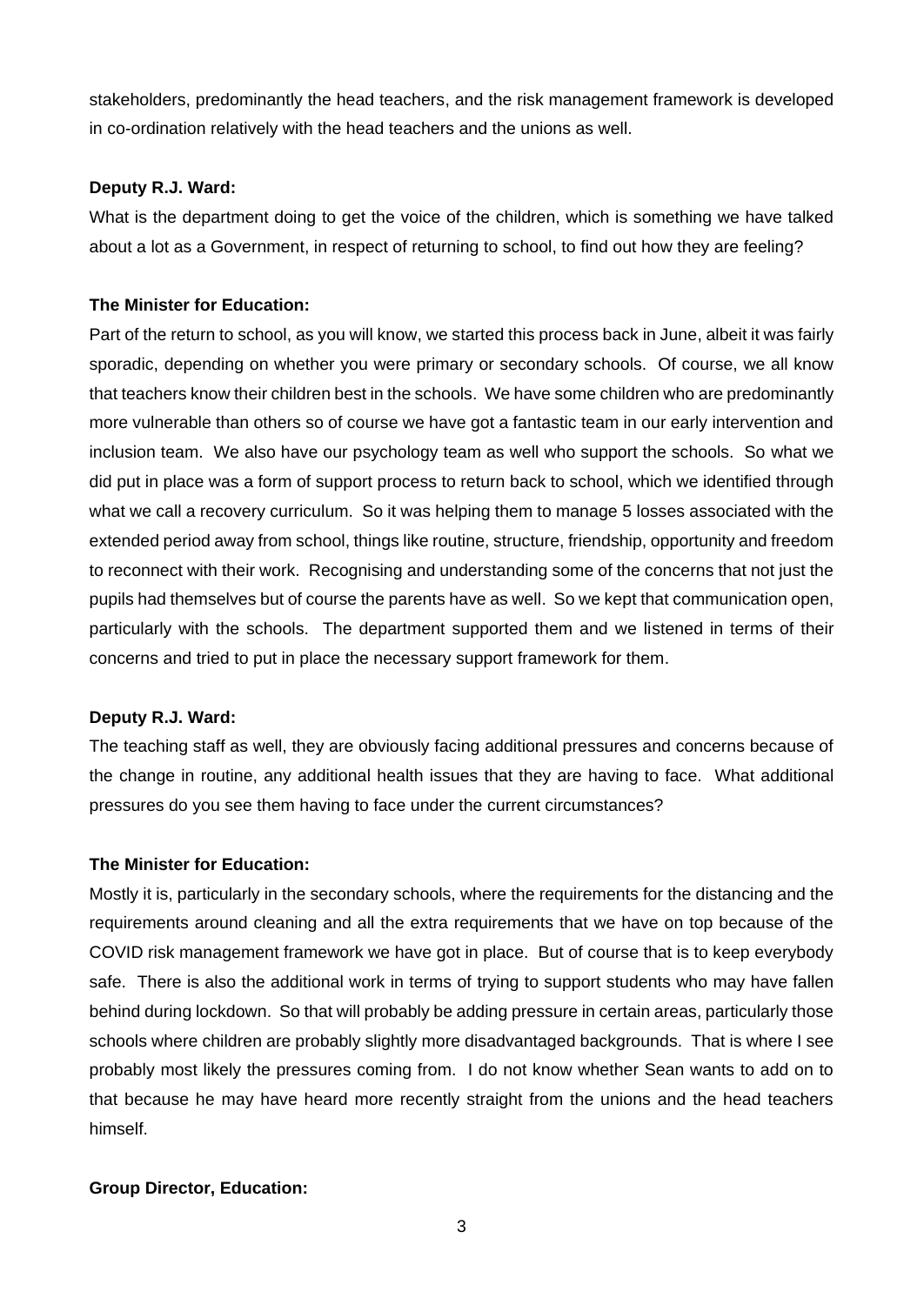Yes, as you note, one of the strengths of our response to this ever-changing pandemic in the school setting is having really good working relationships with the unions and the professional associations, not just of teachers but all grades of school staff. We meet weekly with Keith, who is on the meeting, and myself. Clearly these are unusual times. Staggered starts in the morning and after school. I think the general uncertainty that, relating to your previous question, Deputy Ward, about children and students, attendance has been really high. The schools have welcomed children back and children have looked to their teachers to provide that stability. But of course the uncertainty of the changing situation is a challenge for our teachers. But, as I say, by keeping strong, open communication with their unions and representatives we have been managing issues as they have arisen.

#### **Deputy R.J. Ward:**

I wanted to say, while we have got a public hearing, I was of course at one of the primary ... I used to do the fantastic reading programme that they do, I go and do some readings; best part of my week actually. It was made clear to me that the school had closed for effectively one day since the pandemic started because their staff were in, they were working, they were with the most vulnerable children. A phenomenal amount of work that has gone on in that primary school was recognised and it must have put pressure on teaching staff who all volunteered to be going in, et cetera, in the holidays. I just wonder what you are doing to just ensure that those staff as they come into this really long term now, I remember well this term is the hardest - and I think in previous guises we have talked about this, Sean - what you are doing to make sure that they do not burn out before the end and how you are supporting them given the different circumstance they are in.

#### **Group Director, Education:**

If I could pick that up directly. I share with you this huge respect and admiration for the whole workforce. As you say, we did stay open to the children of critical workers, vulnerable children, staff volunteered and kept open in the Easter holidays and May half-term. You are reading volunteers, I understand, with E.C.O.F. (Every Child our Future) visits to Janvrin School in the summer holidays. E.C.O.F. volunteers came in for the 3 weeks of the summer work there and worked at Rouge Bouillon, d'Auvergne and other fine primary schools. We do have a well-being programme around teachers as well. We found a supply who gave an online trainee support vehicle organised through our inclusion team that the Minister has referenced and the psychology and well-being experts, that small but very valuable team we have in the department. So of course we are monitoring the wellbeing of staff. As you say, there is a run-up and one of the initiatives we are taking, of course, with our colleagues in the Health Department is making sure that the seasonal flu vaccine is given to all of our teachers and workforce, just to add that little bit of resilience. It is a separate thing to COVID but it appears the medical evidence is that if you protect yourself from the normal seasonal flu bugs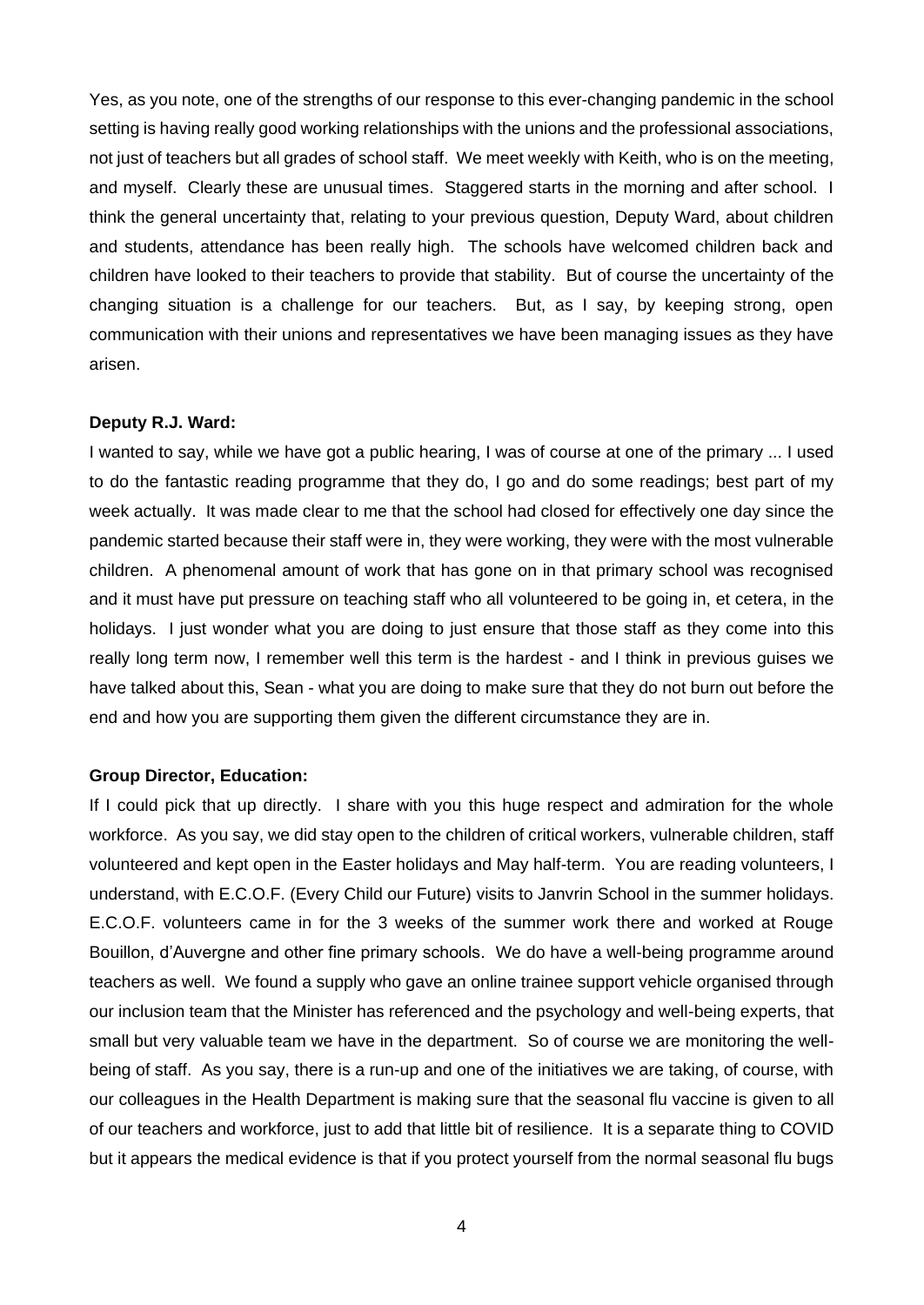that go around that can help with your wider well-being. So we are keeping a very strong eye on that.

### **Deputy R.J. Ward:**

The health guidance has been communicated to schools, as was mentioned. Ultimately it is the heads that decide on the school processes to follow to comply with the health guidance. I am right in thinking that. So therefore how are you supporting heads to risk assess and implement those guidance measures so that they are not overly restrictive on teachers or so the teachers have got buy-in to the processes because they are being asked to use them, et cetera.

#### **Group Director, Education:**

Again, Minister, if I might take that. You will be aware that we have a strong, but very small, facilities governance management team, they number 3 in total, including the leader, Nick. So we stood up other colleagues in other teams and trained them in that risk management framework, and they went out and visited every single school. That is a dynamic situation. This week the team have been out in schools looking at supporting head teachers, exactly as you suggest. For example, I mentioned earlier the staggered starts. There are traffic flow systems in schools and head teachers have done their best to interpret where we have had concerns from the public or parents or the heads themselves saying: "Can you come and check this with us?" We send people out and stand in the lanes with them and assess and review to further improve their implementation of the health guidance.

#### **Deputy R.J. Ward:**

How are you checking the teaching staff and the staff in schools are okay, are getting through the return, are you talking to them or are you relying on going via head teachers? Just as a brief answer to that.

## **Group Director, Education:**

We do not just do it through head teachers, although they are an important source. We do get people contacting the department senior adviser in schools but I think it is the weekly union meetings; the one practical example, teachers who take their own food into the staffrooms, staffrooms have been socially distanced according to the guidance. We had advice that suggested they could not use microwaves, for example, to reheat their own food. We got that feedback. We instantly looked at amending the regulations, enhanced cleaning to make sure those practical devices, kettles and the like in staffrooms, and we fixed it so that people could have warm food rather than cold food over lunchbreaks. So it is those mechanisms through the weekly union meeting.

5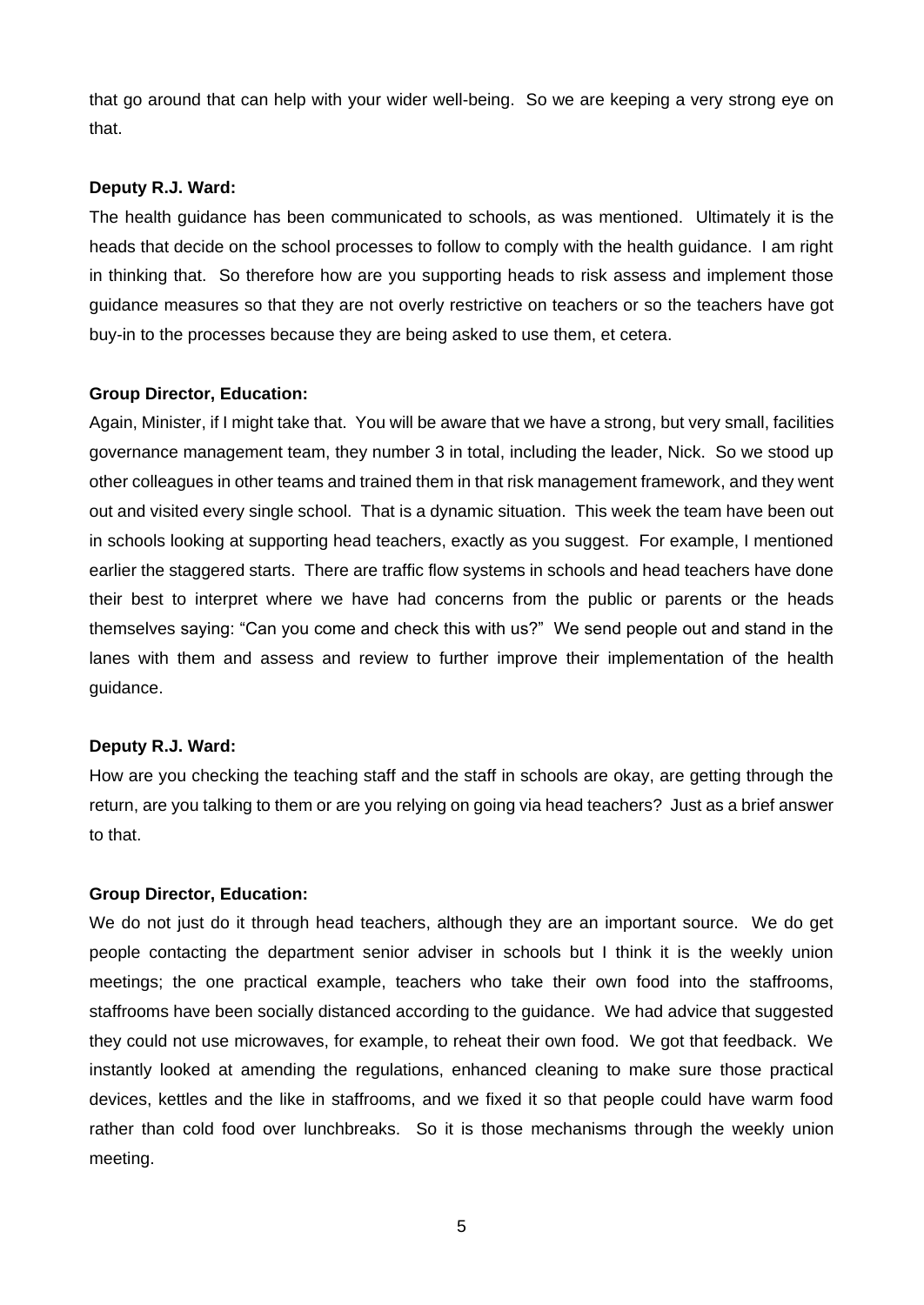### **Deputy R.J. Ward:**

That makes sense. Just a couple of practical things. We have had talk about the masks on school buses and so on, and I think we got a picture of it is one of the measures to help stop infection spreading. I wanted to ask you about exemptions in that regard. So there will be young people who for all sorts of reasons may really struggle to wear a mask. What are you doing to ensure that they are not being picked on about it? We know what young people and children can be like at times. They may just be joking but they can be hurtful without realising at times. Is there an awareness, a conscious effort, to get young people to understand others might have a problem with that?

## [13:00]

#### **Group Director, Education:**

I think it is a well-observed point and I will start but perhaps my colleague, Keith, who has led the liaison with Public Health and LibertyBus around the bus system. The Minister herself said it already, our schools and teachers know their students best so the exemption piece is done by the schools. So if a child has an anxiety, a special educational need, a respiratory problem, some young people with autism spectrum conditions will find it upsetting to wear a mask. So those exemptions are made clear. The bus drivers have been really proactive under the LibertyBus management in raising any concerns with the schools that can be nipped in the bud. We have heard stories of adults being harsh to other adults on buses or trains in the U.K. (United Kingdom) or even on aeroplanes in and out of Jersey. The evidence so far is the children have been much more supportive of one another but it is the bus driver liaising with the school who gets straight in with the families. Keith, I do not know if you want to add anything else on our dealings with our colleagues in the bus service?

## **Head of Office, C.Y.P.E.S.:**

No, I do not have a huge amount more to add apart from we have had an update from LibertyBus this week, through our colleagues in Public Health, and the move towards wearing of masks has been a positive one. As we hoped and expected really, people started adhering to the new guidelines that have been put forward and we have not heard of any disruption of any kind. As Sean said, we do have mechanisms in place to hear about them and if we do we will obviously support schools as best we can because we can understand it is a tricky time, particularly for young people and for schools, but we are really pleased with how this has been taken on.

#### **Deputy R.J. Ward:**

There are 2 questions on this: there has been a long period, 5 months, where there has not been any normal schooling. I will not say out of the school system because I know there has been a real attempt for home learning and online learning. But how much has attainment been affected and do you think that we are going to have to rethink what that attainment looks like over the next couple of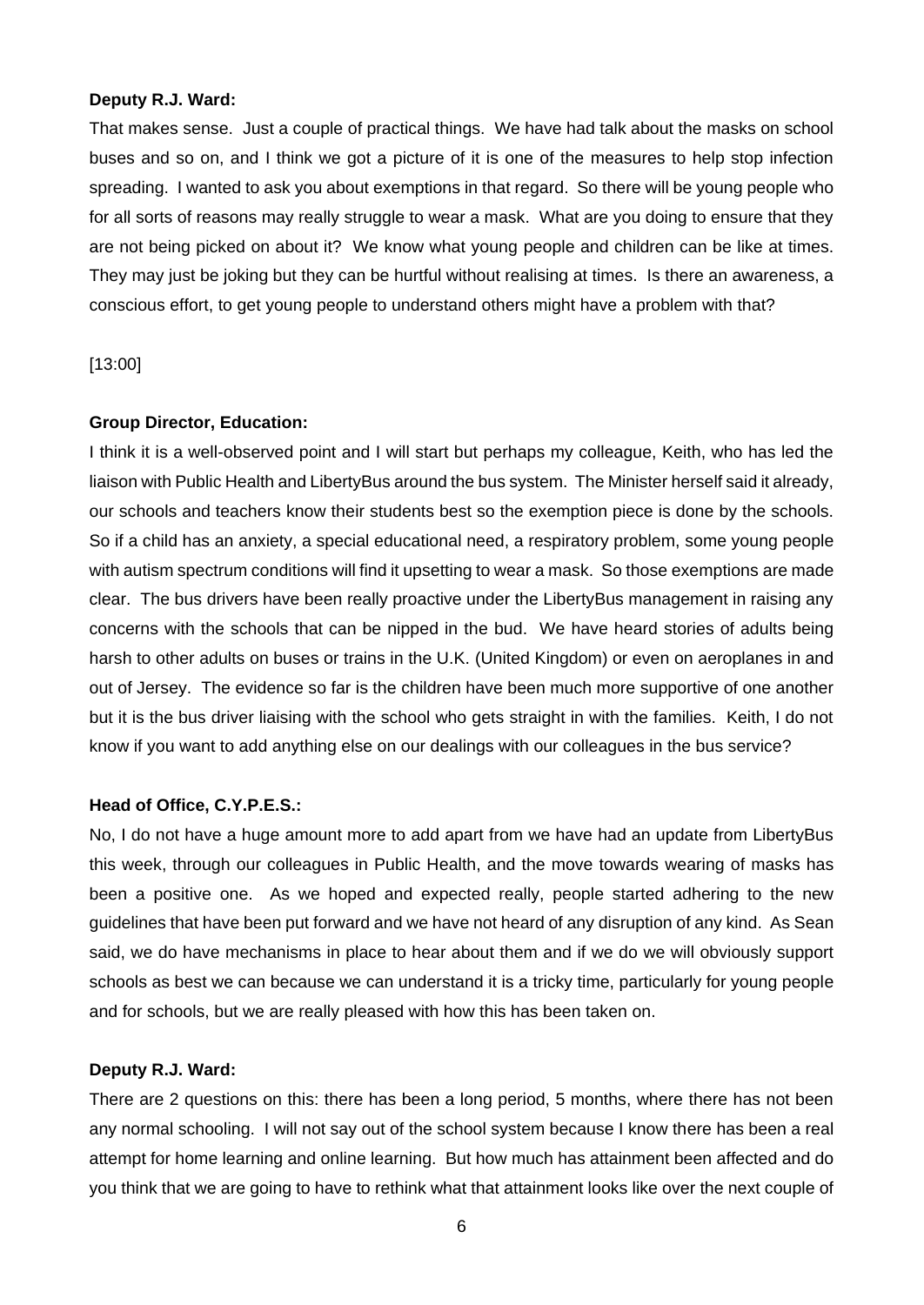years? Because it simply will not be comparable to what was there before. I do not just mean how many levels or grades. I mean in terms of how we are identifying the gaps and will they stay with us and will they genuinely be caught up? Five months of difference has got to have an impact, has it not?

## **The Minister for Education:**

I agree, there will be of course, as you would expect, some concerns around attainment levels. When I refer to attainment levels I just do not mean grades. I mean their progression as students. The thing is that teachers assess and address gaps every single year in terms of attainment anyway. So this will no doubt be a focus and continues to be a focus. I know, for example, one particular school may be offering extra classes, extra time, whether that is after school or during lunch periods depending on what is suitable for the individual students. It is a regular thing for teachers to do, to look at where the attainment is at certain points in the year. Of course they will put in place relative targeted interventions where they think it is necessary, following that gap analysis, that they would have identified through the assessment of the attainment.

## **Deputy R.J. Ward:**

Deputy Doublet, did you have a question? I lost the chat for a moment then so apologies for that.

### **Deputy L.M.C. Doublet:**

I just wanted to follow-up on what you were asking about children catching up. Where in the U.K. perhaps some subject areas had been trimmed or things have been cut - I think there is mention of cutting the study of poetry in English literature and things like that - Minister, I just wanted to know what you will do to ensure that while teachers are helping children to catch up with the key areas of perhaps English and maths, that the creative subjects are not neglected while children are being caught up with the key subjects.

## **The Minister for Education:**

Absolutely. I do not want to see the creative subjects being removed in any shape or form. We have to recognise of course that English and maths is extremely important for these students, whether that is in primary or secondary school, for their future prospects in terms of the workplace. Of course that is always going to be a key important theme for us. But saying that, music helps develop those areas in English, things like the poetry, bits and pieces that you mentioned, have an impact on other subjects as well. So we will continue to monitor, as we always do, and we will work with the senior advisers should we identify any issues. But we certainly do not want to see any of the creative subjects be removed. I do not know whether Sean has got any comments on whether there have been any concerns raised, but there has not directly with me around this area. But I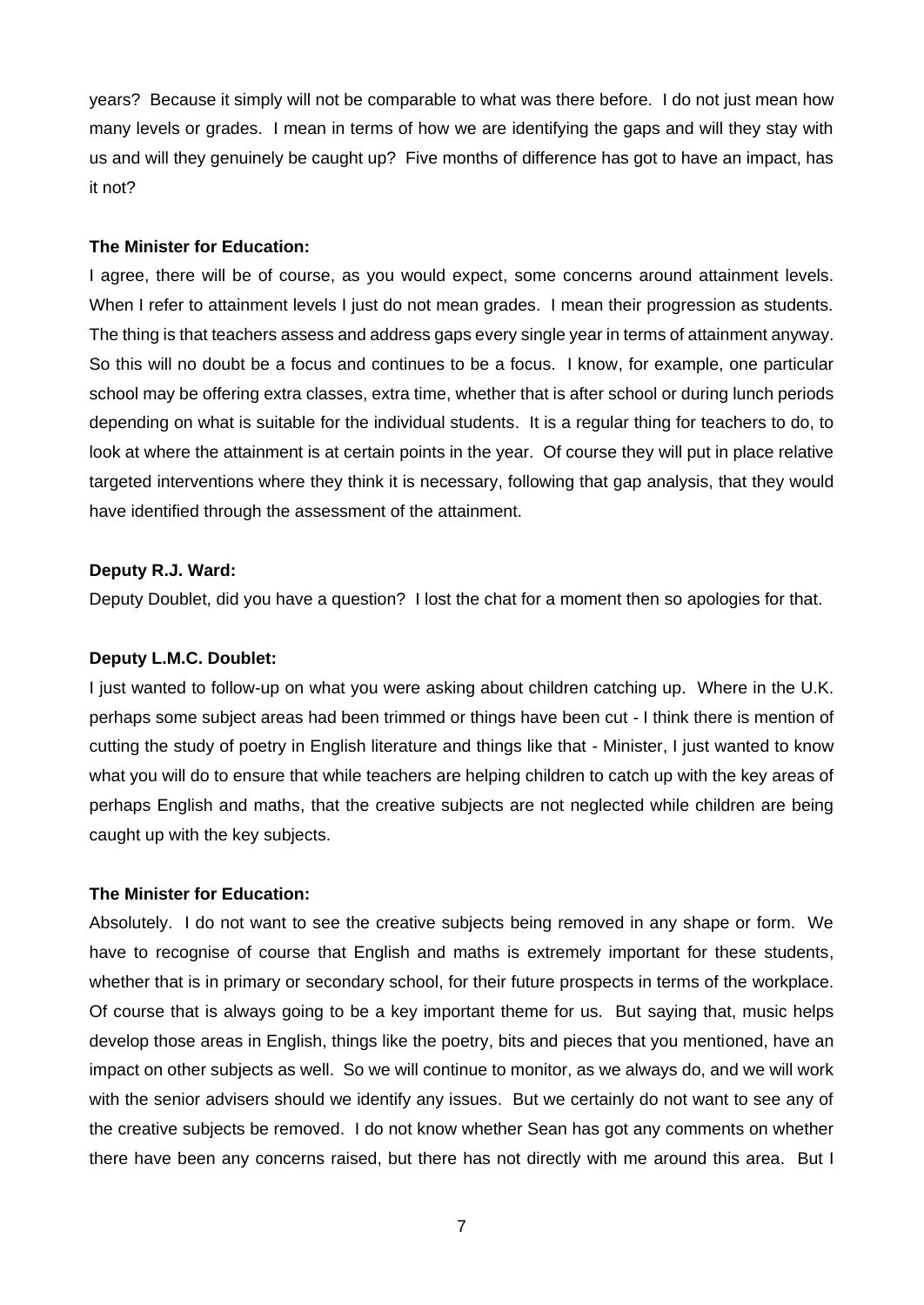would hate to see that removed in the situation that we are in, especially around well-being for children.

### **Group Director, Education:**

I would make 2 points. We mentioned in previous discussions with the Scrutiny Panel that the main drive in returning to school was not a focus on the taught curriculum or certain subjects, whether they are the core or more broadly, but on the well-being of children because a happy learner is a better learner. You are not going to have a happy learner with a really narrow curriculum just in maths, English, then English, then maths and round. So the breadth of the curriculum is really important. In terms of your broad question about making up learning loss. What we want to do is give extra not less so we are working on models, as we trialled in certain schools in the summer holidays, doing some additional small group work, some additional one-to-one tutoring models in addition to the main working day, to better use information technology and devices to enhance home learning outside of the normal taught hours. We are developing those models at pace because, as you rightly say, we will not know the depth and breadth of the learning lag for some time. What we want to be doing is addressing it as best we can now but I do think this needs to be for the longer term, not just an instant fix.

## **Deputy R.J. Ward:**

Just as an aside, this is not on the question paper, do you think this will have a longer-term effect in the nature of learning, i.e. having perhaps more home learning via the internet or having more facility to do stuff online even within schools? Because that sort of hybrid system of education for some has worked very well, I think, because they have had that control over their own learning and become a little more self-reliant even, become more self-directed learners, which has been a holy grail of education for years. Do you think this could have a positive impact in some ways? Just a brief answer because I am getting a little philosophical.

## **The Minister for Education:**

I think we are already seeing some of that, Chair, in terms of Highlands College at the moment, they are doing a type of hybrid system for the students, which seems to be working fairly well. But there is no reason why we cannot take some of the things that have been positive, that we have learnt throughout COVID. You are aware that we have done a big education conversation, we have the independent school funding review, we are looking at our education reform programme; some of these things we can implement around those things and ensure that we have got a positive learning experience for all students. We saw from the survey that we did with the children, that some of them were coming back and saying how much they preferred working in a home learning environment. So we have got to take those comments on board.

8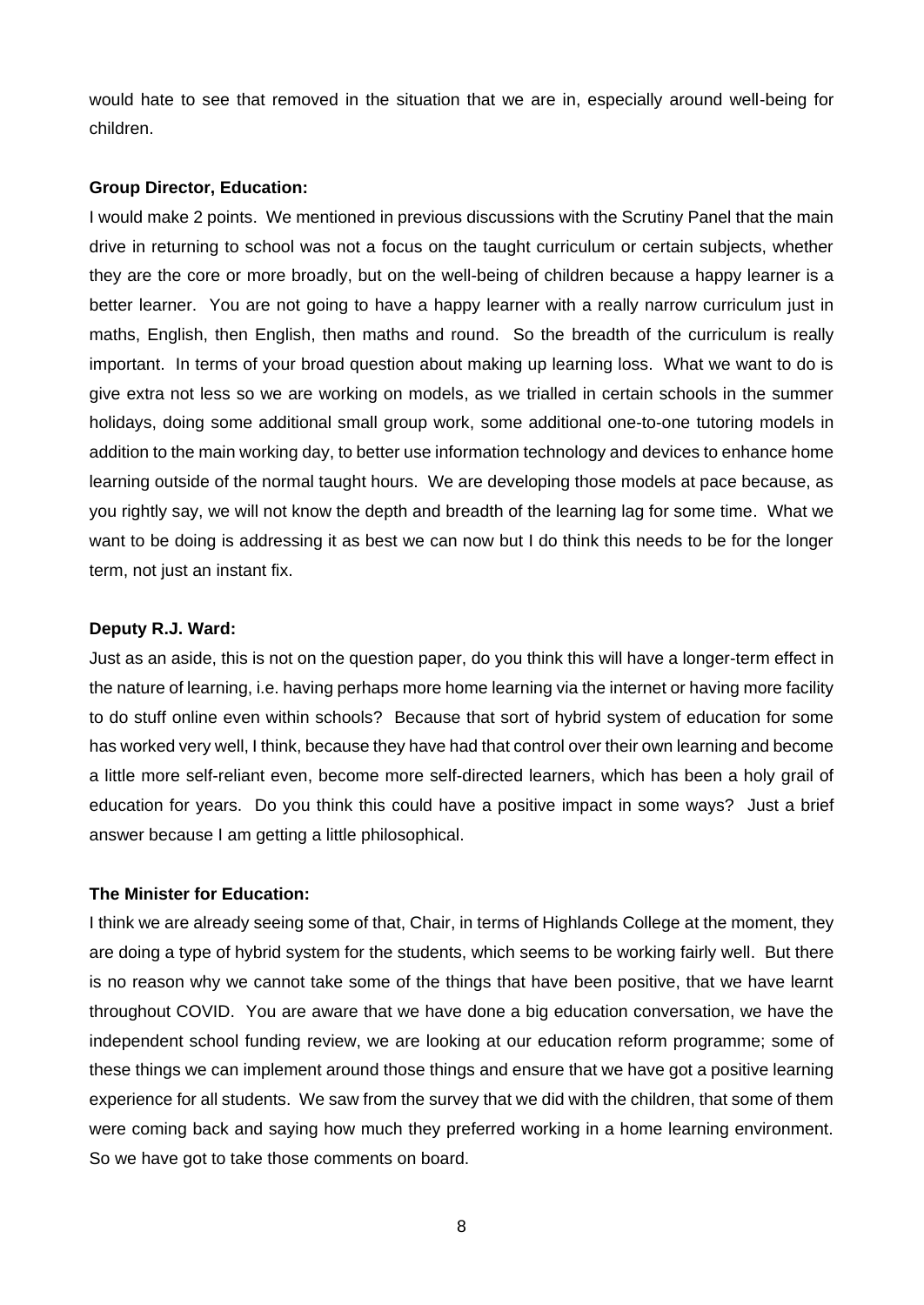#### **Deputy L.M.C. Doublet:**

I just wanted to follow on from something that Sean was saying about providing extra and I just wanted to know what that will look like. Would it be extra lessons after school or in the school holidays? How will this be funded, the extra that is being provided?

#### **Group Director, Education:**

As I mentioned, we have been working on a bid as part of the wider Government of Jersey COVID-19 recovery for the education elements of that. So we are working up models that are not yet finalised because obviously we are still in a position of securing the funding with colleagues in Treasury as well as working models up with the profession and the unions. But you are quite right, we did pilot half days voluntary, but many families took it up for year 1 and 2 children at Janvrin School in the summer to see what summer learning was like. d'Auvergne School was doing their own project, Rouge Bouillon. So it is broadly in those areas of offering extra out-of-hours provision, which could be after school, one to one or small group additional work that we would obviously need to fund separately because we are not piling additional duties on the teaching workforce. Also the better use of technologies. As Deputy Ward has said, a child has always been doing homework of some form or another, depending on their age and stage. But we found the remote learning has been one of the advantages of that blended learning approach. We have all got better at using I.T. (information technology) for teaching and learning. So we are working up those models and obviously as soon as we get to some finality we will share that with Scrutiny more broadly.

#### **Deputy L.M.C. Doublet:**

Just briefly, you mentioned workloads and there has been a previous commitment from the Minister to reduce workload. Is that commitment still in place and what are our workloads like at the moment and how will they be impacted by this extra provision?

#### **Group Director, Education:**

For example, we wanted teachers who knew the children and know the children really well to do this programme. It was all voluntary. I went in myself to that particular school piloting it for us and there were some teachers who wanted to work 2 whole weeks out of the 3, some people just wanted to do a day or 2. It was for them. We were able to look at volunteers. We also were able to use some supply teachers who, as you know, they were impacted by the closing of school. So it is looking at expanding the workforce, not getting a short-term gain with a long-term loss of exhausted teachers; that would be short-sighted and I think the Scrutiny Panel would agree with that.

#### **Deputy R.J. Ward:**

There are a couple of things. I am pleased to hear you talking about I.T. for learning as opposed to just I.T. as a process. I think that is something that is really important to point out, is the different

9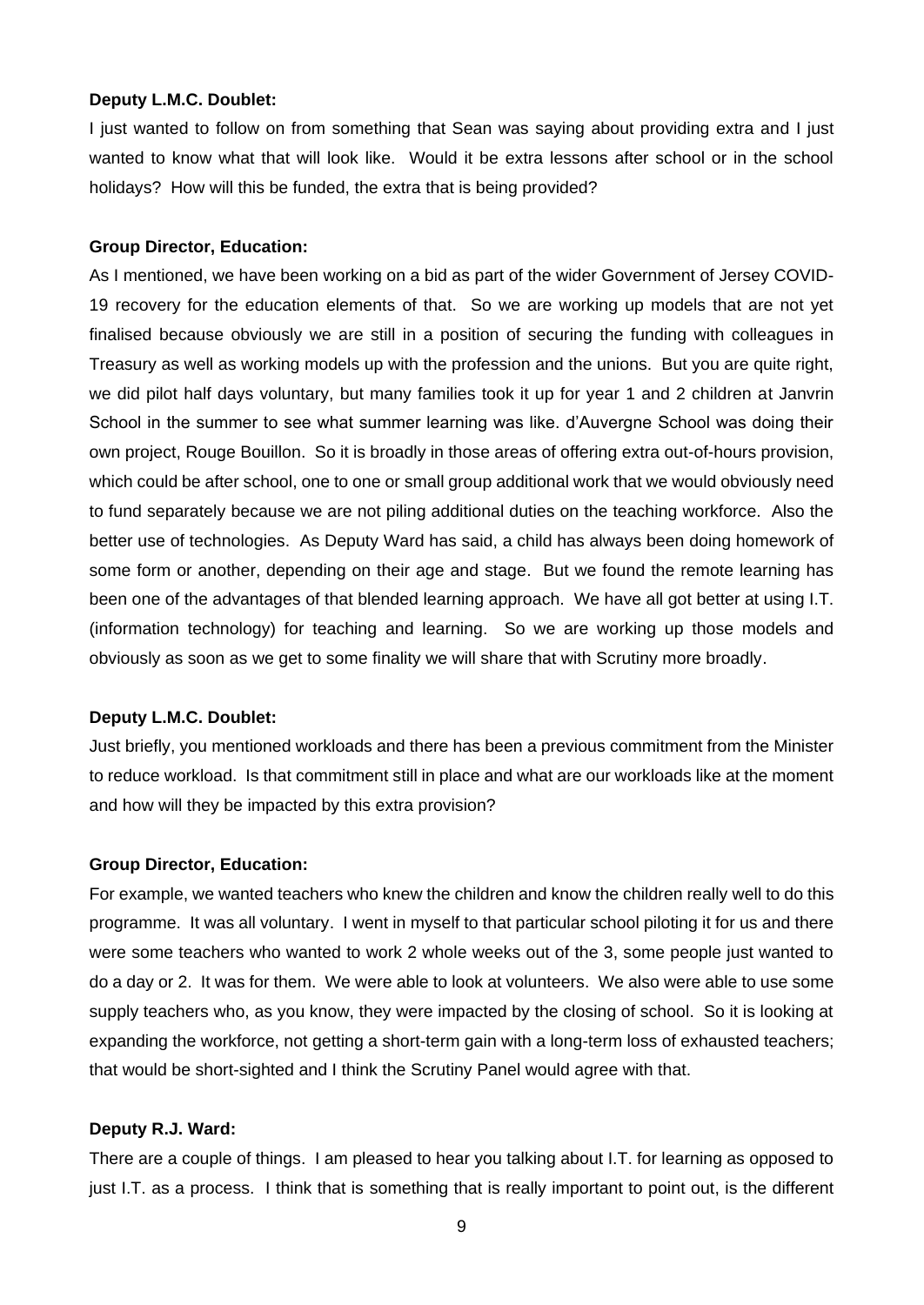process using I.T. for education. The thing I want to ask: we have talked before both in this panel and in the Minister for Children and Housing, regards the well-being concerns that might be highlighted on students returning and there may be ... because schools play such an important role in that well-being issues, that often students go and talk to their teachers, they talk to their form tutor, for example. Now that students have come back, have you in the first 4 or 5 weeks of them being back seen an increase in referrals and children needing help that was perhaps expected after the COVID situation and not being at school? Has that materialised, I suppose the phrase is?

## **The Minister for Education:**

I have not been made aware of an increase. We were already aware that there was support. Psychology and our well-being services have been supporting over 350 children with anxiety and mental ill health at home during the lockdown. So they were doing that through regular telephone check-in conversations with a nominated officer. For many children that consisted of a daily call but others with low levels of anxiety, they may have had a 3-weekly check dependent on the need. But in terms of the increase since being back, I have not been made aware of that, so I would ask Sean to comment on that.

#### **Group Director, Education:**

I would comment in a couple of parts. Obviously we really benefited by getting primary children back in early June and a phasing return of secondary children. Obviously schools in England, for example, sometimes had nobody back so they saw a big spike in September. So welfare concerns were, we felt, under-reported during the broader lockdown until we started opening up schools but we saw that pick-up in June. But it meant that we could put in welfare support of the right time initiative so we can get support to individual students and families right through. We did a big piece of work of that throughout the summer. This September felt not like the big return because we had had that in a phased way in secondary and more fully in primary in June. It meant we could put good things in place. Not just the school level I mentioned, within pooled partners like Beaudet(?) running summer schools to support groups of children and young people. I do not have the mass referrals and the sharp end to hand, and maybe that was covered in your scrutiny with the Minister for Children and Housing earlier, but we softened the curve because we got children back in June.

## [13:15]

At that point we did see, as you say, teachers in schools play such an important part. By meeting children face to face each day we had a much clearer picture of need.

## **Deputy R.J. Ward:**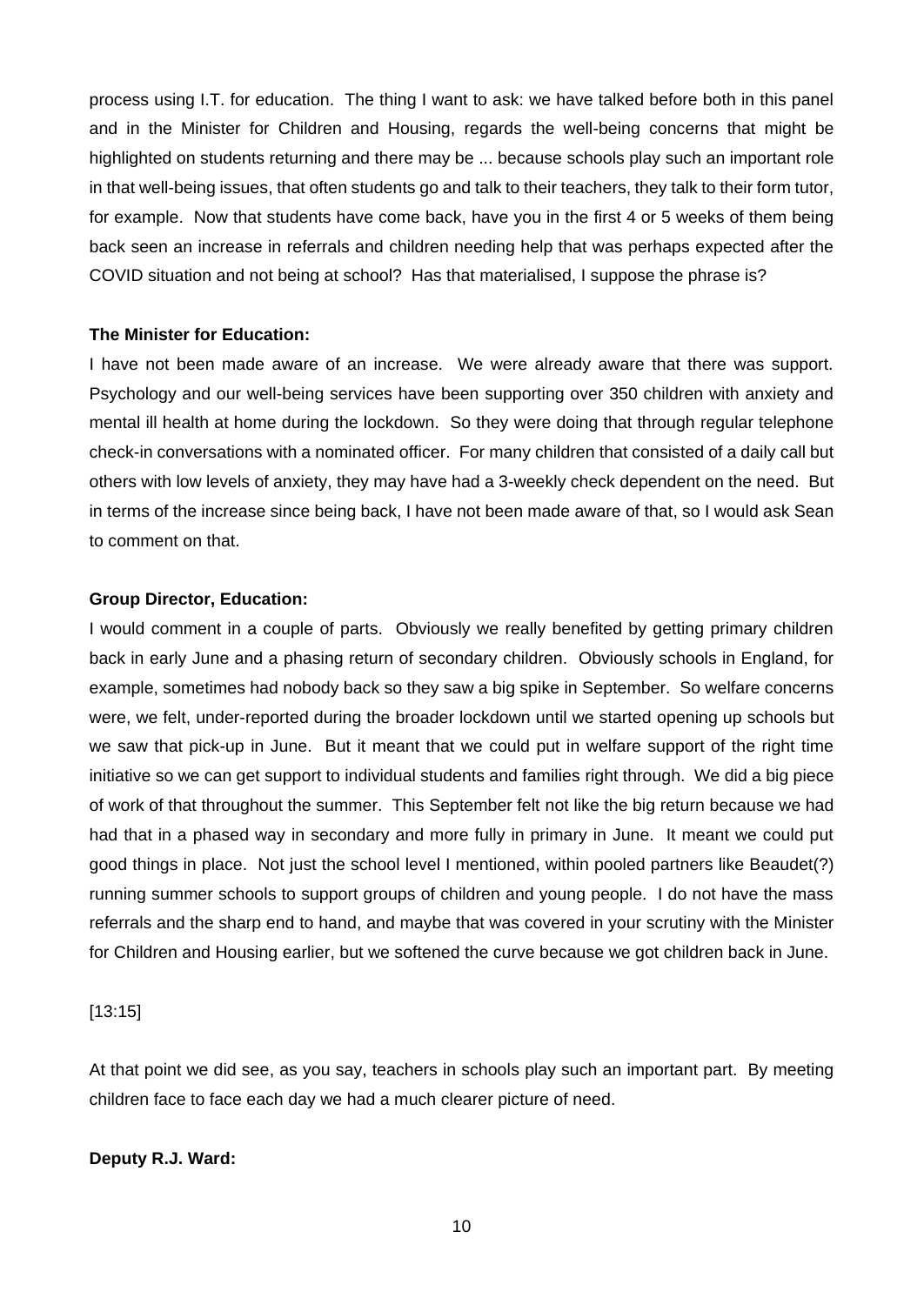I am going to pass on to Deputy Doublet to talk about some of the early years questions to begin with.

## **Deputy L.M.C. Doublet:**

Just for transparency, I am a member of the Early Years Policy Development Board, while we have not been meeting during the pandemic but just for transparency I will state my membership of that board. I want to ask about private nurseries please. Minister, how many private nurseries are currently operating in the Island?

## **The Minister for Education:**

I do not have the exact number in front of me. Maybe Keith or Sean may have that number. I do not have the exact number, I can get that to you though if that is helpful.

## **Deputy L.M.C. Doublet:**

Perhaps more importantly then, what I wanted to know was how many of the nurseries or what proportion of those private nurseries remained open during the stay-at-home measures?

## **The Minister for Education:**

In terms of the numbers, I do not have those numbers in front of me, but we had a number of them because we were working directly with Jersey Early Years Association throughout, regular conversations with them, because we needed to support them in terms of risk management, P.P.E. (personal protective equipment), the requirements around looking after any particularly vulnerable children as well. We were extremely grateful for them providing the support, which we would not have been able to, especially for those children under 3 years old because we do not have that provision in education. So I think we worked extremely well with the private sector during COVID, regular contact, regular support. So in terms of from that point of view, we had 12 nurseries, as I understand it, roughly, remaining open to take the critical workers and vulnerable children. Of course they are all different sizes.

## **Deputy L.M.C. Doublet:**

I think the private nurseries that did remain open will be really grateful for that public acknowledgement that you have just made of how important they are. Would you agree with me that private nurseries are, in fact, essential infrastructure and that has been made very clear by the fact that they were able to support essential workers by looking after their children so that the workers could go out and perform these essential services?

## **The Minister for Education:**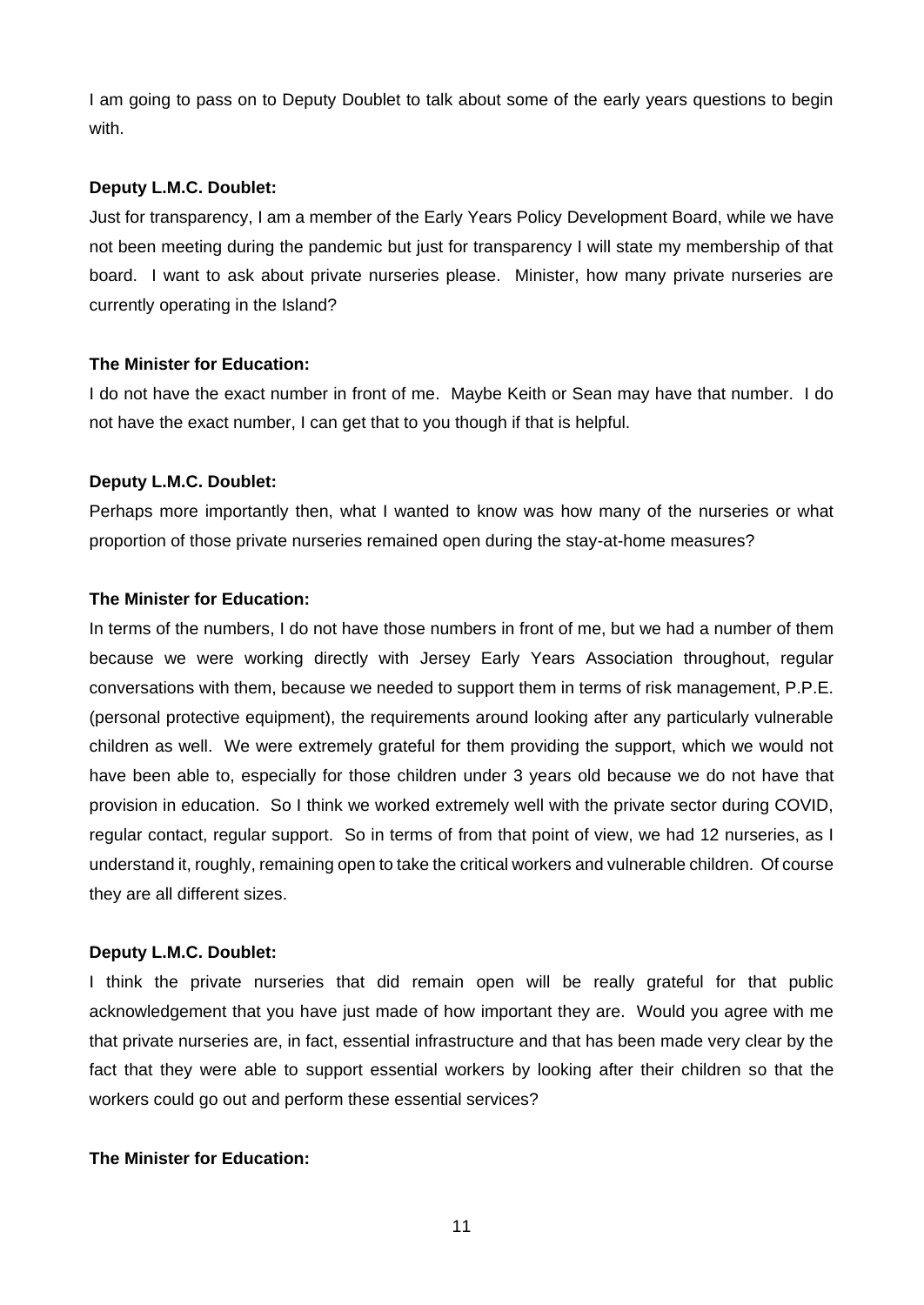There is absolutely no doubt that our private nurseries are absolutely essential to the working of the Island. Even though there was some form of work from home for some people being able to work from home and having your children at home is not exactly the easiest thing to do. Also it is not fair on the children either. So having that ability to have these private nurseries open during lockdown was extremely helpful and essential, and I think especially for parents and families own well-being as well around being able to work during an extremely tense and uncertain time.

## **Deputy L.M.C. Doublet:**

I think we are all aware that there was at least one nursery that did go out of business because of the impact of the pandemic. Given your support for the nurseries, Minister, and the essential nature that you agree that they are an essential service, what kind of increased support can you offer private nurseries going forward to ensure that that essential infrastructure and that care system remains in place?

#### **The Minister for Education:**

I do recognise that there was one nursery by name but it was 2 settings that closed down. Fortunately we have had one new one set up, Little Squirrels, which is good because we recognise the lack of provision in terms of nursery out the west side of the Island. There was extreme concern from a lot of parents and I received many emails around that time. In terms of going forward, you are aware because you are sitting on the Early Years Policy Development Board, but a lot of our work unfortunately was stalled because COVID became the focus and the priority. A lot of officers got moved off to focus on that, understandably. In terms of the recommendations of the Early Years Policy Development Board, which is a focus around not just what we call the nursery education funding, the 3 to 4, we are looking at 0 to 5 years or should I say pregnancy as well. The work on that has been delayed unfortunately. We have been looking at bringing a detailed report to be shared with the Council of Ministers for debate and discussion by end of October, beginning of November. The current focus has been trying to get the independent school funding review resolved and through the Council of Ministers alongside the Government Plan, which has been a quite hefty piece of work as well. We hope there will be funding, should the States agree to the Government Plan that is due to be lodged on 12th October, for further support in terms of nurseries but we will have to have those direct conversations, especially with the private nurseries as well, once we have managed to take the report from the Early Years Policy Development Board to the Council of Ministers for that discussion. This will be not just one hit. I think we need to look at this in the same way that we are looking at education overall. There is a short, there is a medium, there is a longerterm impact because, like education, the nursery, the care offering that we have for our younger children, is equally and vitally important.

#### **Deputy L.M.C. Doublet:**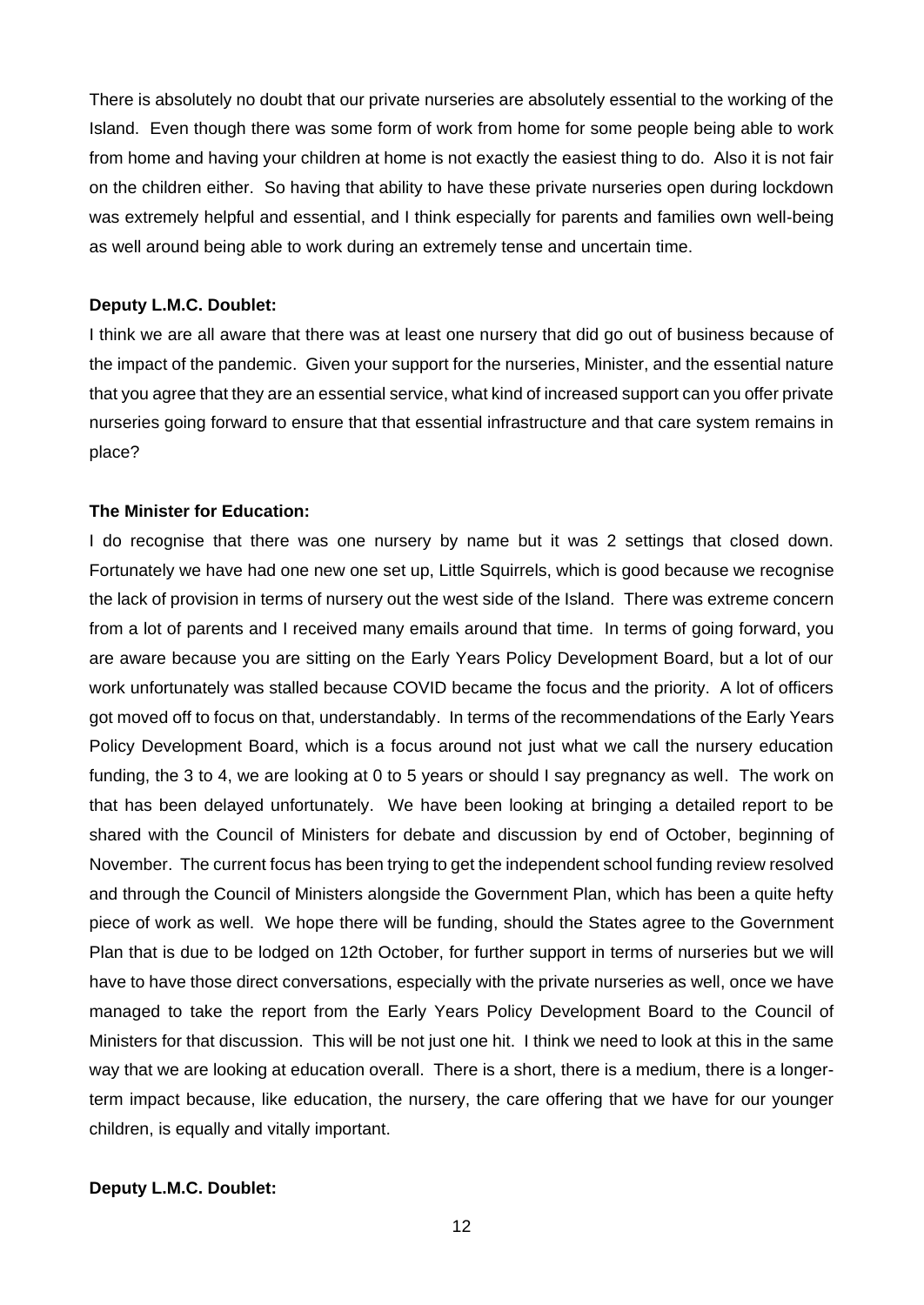Thank you, Minister. You mentioned that you had met with J.E.Y.A. (Jersey Early Years Association), which, for those watching, is the group that represents the private nurseries, have you also met with other groups such as the Jersey Child Care Trust or the Best Start Partnership? Have you met with those groups or any other groups concerning early years and are there any particular concerns that have been raised to do with early years and the private sector in early years? Not just the private sector, just early years generally.

#### **The Minister for Education:**

In terms of meeting directly with those groups I have not yet, no. I know that the Best Partnership, where Cathy Hamer is part of that partnership, she does sit with us on the Early Years Policy Development Board. But what will happen is in terms of the early years policy, the Best Partnership and the Children's Strategic Partnership will be the forum for establishing a detailed delivery plan and establishing working groups to deliver the policy and ambitions and the principles of the policy development board in full collaboration across government departments, agencies and sectors because we have to be aware this is not just education. That is why we have the Minister for Children and Housing on the Early Years Policy Development Board. Helpfully my Assistant Minister, Deputy Maçon, sits between Health, Social Security and Education. So the accountability side for achieving the positive outcomes for the children in the early years will be achieved through aligning early years policy development with wider Education Department recommendations as well. You will be aware, and I have mentioned it already, the big education conversation, the independent school funding review, and ultimately what we hope to achieve next year will be a new piece of legislation in terms of education. But we will be working and being supported by the Right Help, Right Time approach as well because of course education now comes under a wider remit in terms of Children, Education, Young People and Skills.

#### **Deputy L.M.C. Doublet:**

Just to go back to the question: as you see it, what are the main issues or problems that have arisen in early years recently, if any?

#### **The Minister for Education:**

In terms of concerns or issues, the one concern or the issue that is raised regularly around nurseries, in particular, is of course the amount that we provide for the Nursery Education Fund hour rate. So that is one of the big concerns. Also around the skills offering, the quality of the qualifications and the support that we can provide in terms of what we call C.P.D. (continuing professional development), so that regular training offering. But our fantastic team at Skills Jersey, Stuart Penn, you have probably heard, has worked with Jersey Early Years Association to see what we can do around supporting areas such as C.P.D. Our own early years team, Nicola and that team, do a fantastic job working directly with these private nurseries. Of course we take the advice of Cathy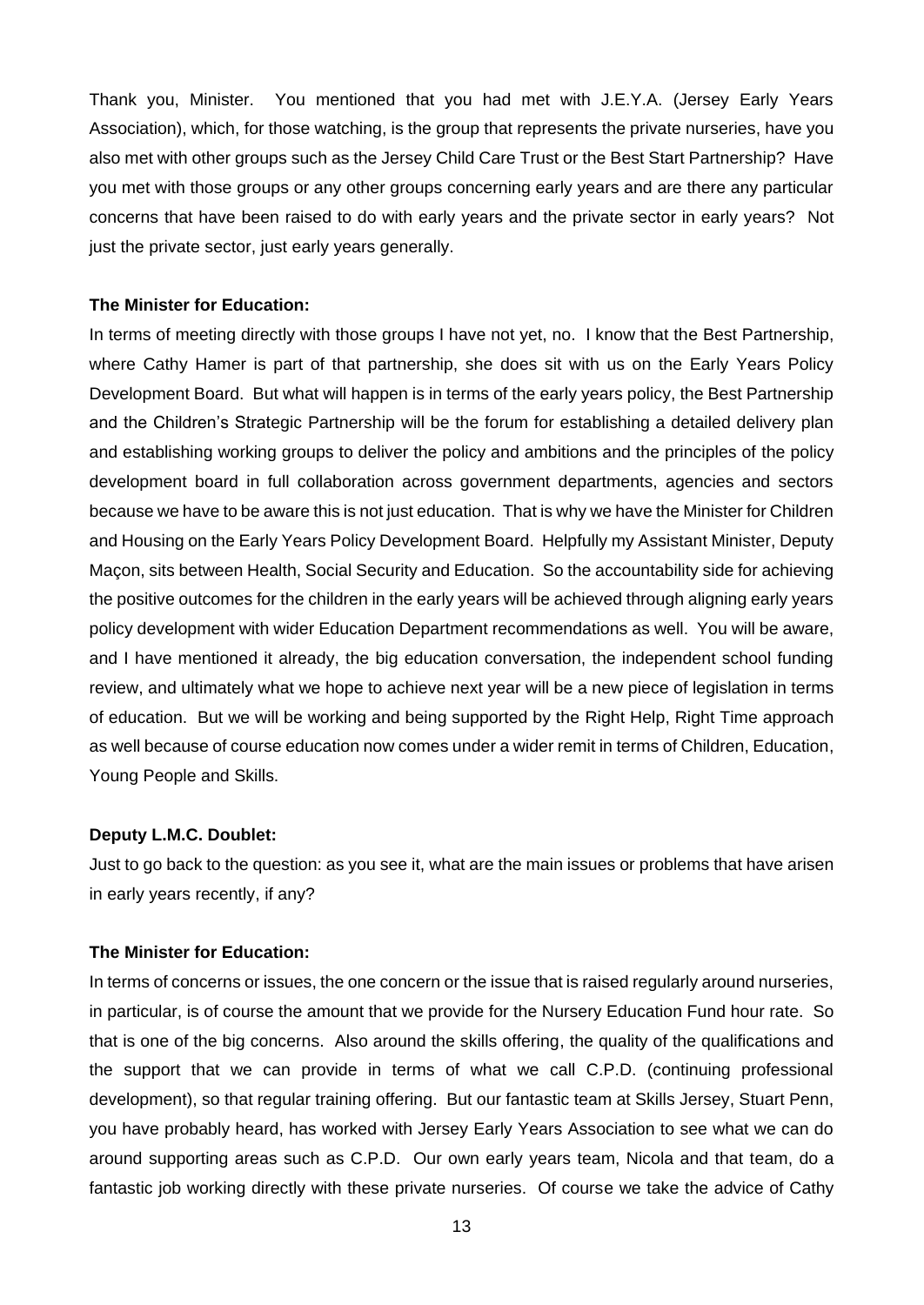Hamer as well, a regular person who advises us of any particular issues. But the Early Years Policy Development Board identified some of the issues that I have just mentioned, particularly around the funding and the quality of the qualification or how we will move forward with regards to that.

#### **Deputy R.J. Ward:**

Can I ask a quick question, sorry? You mentioned about funding, perhaps it might be an opportune moment to ask about the childcare subsidy and whether the Minister thinks it should be subsidised beyond 20 hours and perhaps earlier on as well. Within the Government Plan the early years budget was based on 30 hours per week.

## **The Minister for Education:**

Was that a direct question to me or were you asking Louise to ...?

#### **Deputy R.J. Ward:**

I was asking you actually. I can guess Louise's answer.

## **The Minister for Education:**

When you scrutinised me on the Government Plan last year what happened was we had to put in a case but the problem was the Early Years Policy Development Board was not at a point of providing the policy options and the ambitions that we were expecting to achieve. There was a lot of data and a lot of work going on behind the scenes to inform how we were going to take the early years policy forward. So the amount that we requested was based on primarily an option that could be taken by the Early Years Policy Development Board but of course we recognise that Jersey Child Care Trust, as an example, provides a really good offering for special educational needs children from the age of 2, in terms of the offering that they get to support them in mainstream education going forward. So there may be room to manoeuvre around that area to support the Jersey Child Care Trust more fully with that offering, preparing our more vulnerable children for school or for nursery when they get into the nursery phase, that age 3 to 4. There were a variety of how options in terms of one of the biggest concerns around the amount, the hourly rate that we provide through the Nursery Education Fund. Like I have said to Deputy Doublet is unfortunately COVID delayed, like it has done on many of our streams of work, however we will hopefully have that report to the Council of Ministers where we can then drive that forward. It might be a case, depending on where we are with that, we will either go forward with an increased hourly rate, there may be increased hours, but until we have had that discussion around the Council of Ministers I cannot confirm absolutely what that will look like.

## **Deputy R.J. Ward:**

Sorry to interrupt you, Louise. I just thought it was an opportune moment, that was all.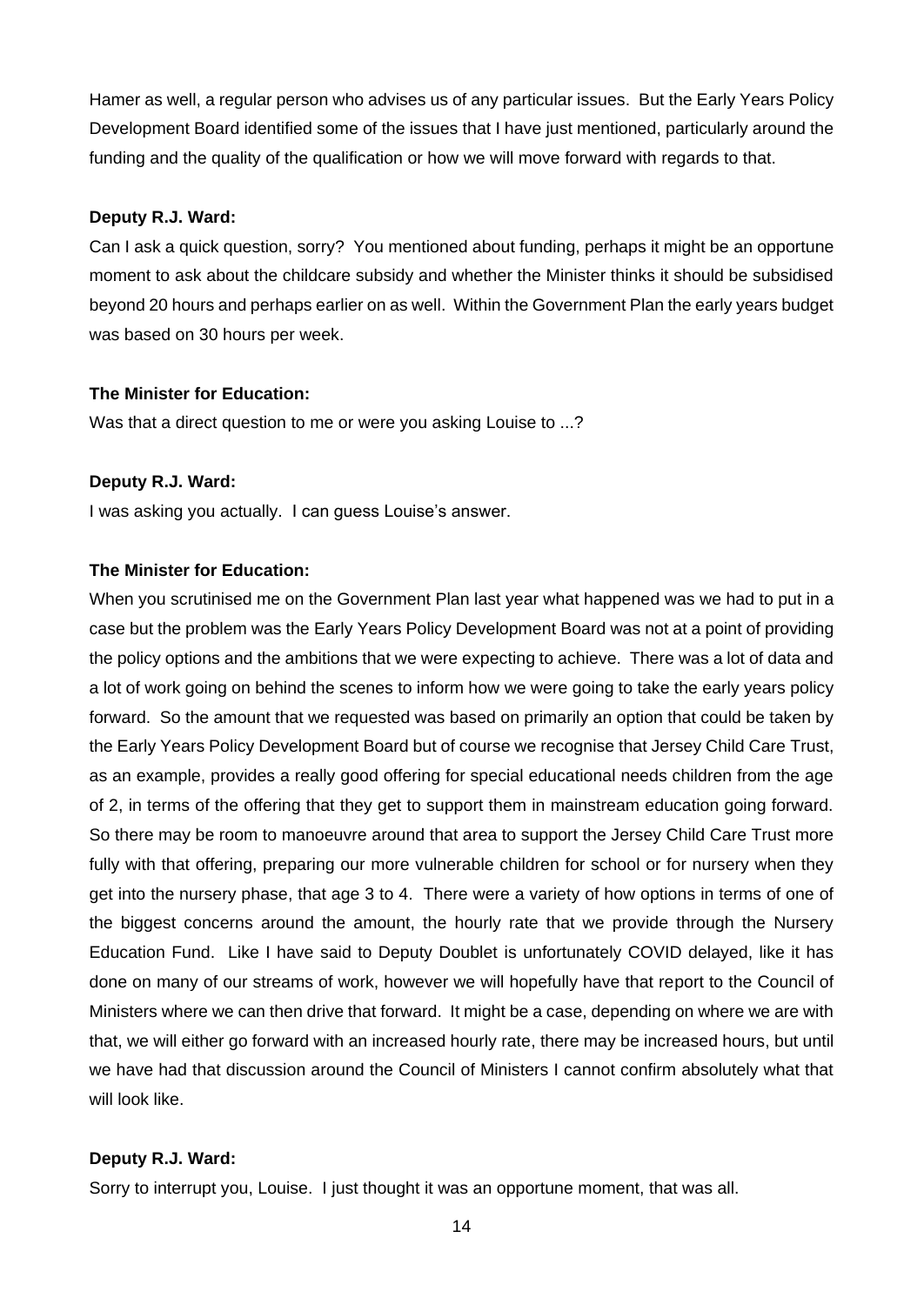## **Deputy L.M.C. Doublet:**

That has brought my questions to an actual conclusion and the remainder of the early years questions, if you could address those, Chair, please.

## **Deputy R.J. Ward:**

I think we have covered most of them. The one concern we have is that there is no reference been made in work regarding early years in the 6-month progress review report from the Government. We have looked through that on the Government Plan and there was no reference at all to the work. It always concerns us and myself when things simply are not referenced, that they may have been forgotten about. Will we see anything coming through in this Government Plan that will address that?

## **The Minister for Education:**

So the Government Plan that was agreed last year, you will not see it as ... when you see the new Government Plan what you will see in terms of funding, they are talking about growth funding for 2021, the 2020 Government Plan already put in place funding bids, a growth bid for the early years requirement. Now apologies for not mentioning it in the 6-monthly report but one of our main officers was taken away from the Early Years Policy Development Board to focus on the COVID side of things, so it is more than likely just an oversight. We are hoping, like I said, that report will go to the Council of Ministers end of October, beginning of November.

## [13:30]

The funding that was bid for last year will remain in place as long as the States Assembly agree that position, come December.

## **Deputy R.J. Ward:**

There was just a question regards the staggered hours for nursery children, which could reduce the 20 hours they have because it can take ... I believe staggered drop-off time, so I get my numbers right here, can reduce 10 to 15 minutes per day, which would take off the 20 hours. Is that a concern there? It is a slightly technical issue and I realise we have to be flexible but I just wondered whether you are aware of that and whether that is the case or is it just a consequence of what is happening at the moment?

## **The Minister for Education:**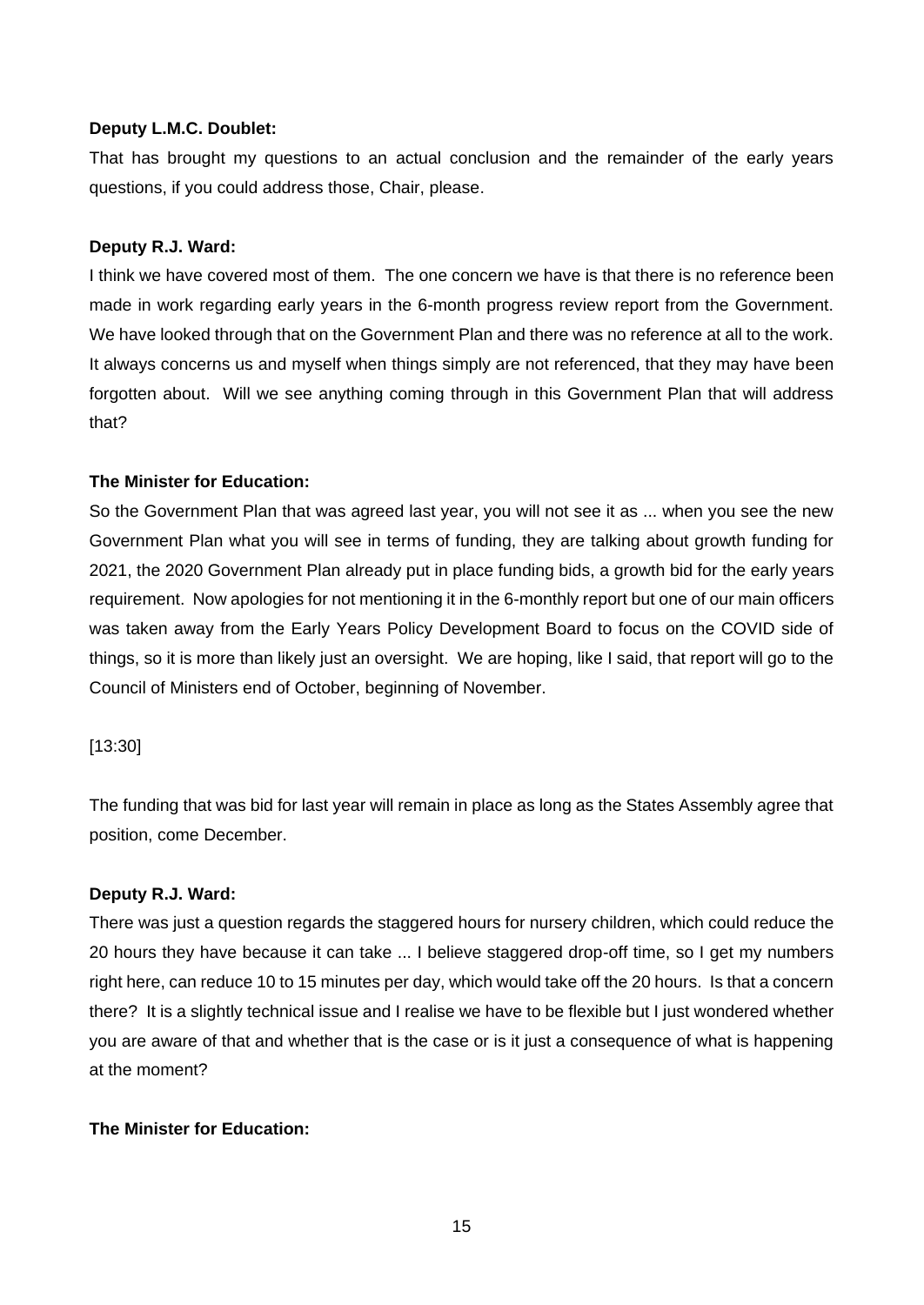It is a consequence of what is happening at the moment. I believe somebody has raised this directly with me and I raised it with the early years team. I am not sure whether Sean would like to express any concerns particularly he has around that area.

## **Group Director, Education:**

Thank you, Minister, you are quite right. It was raised and we have been in regular dialogue, weekly dialogue in fact, with J.E.Y.A. that Deputy Doublet mentioned, and indeed myself and the director general met in March. The last face-to-face meeting we had before the lockdown was with J.E.Y.A. and much more recently. The main driver was to get children back and the entitlement has not been compromised. If somebody has a later drop-off they will be the later pick-up children, so we are working with settings to make sure that the full entitlement is given and there have to be adaptations to open at all because of the risk assessment work around keeping children and their staff safe. We have got no strong evidence at all of a major impairment to anyone's entitlement because that 20 hours is their right.

## **Deputy R.J. Ward:**

You are saying that some are not losing time?

## **Group Director, Education:**

That is my understanding. As the Minister said, we immediately reverted to the Childcare and Early Years Service who are working directly to help manage these arrangements. Just because you spread out the drop-off to the cohort of young children by the different age groups coming into the different rooms in a private or voluntary sector nursery you can still make that child, who is the one dropped off 15 minutes late, be picked up 15 minutes later. So in the staggering you do your best to make sure there is a fair allocation of the time.

## **Deputy R.J. Ward:**

I would ask you to check that because we have heard some information that some children, and it may well be by consequence of change, are losing out on some of their time, and 20 hours is not a huge amount anyway so any loss of time is proportionately important. If I could ask you to check that.

**Group Director, Education:** Certainly.

**Deputy R.J. Ward:**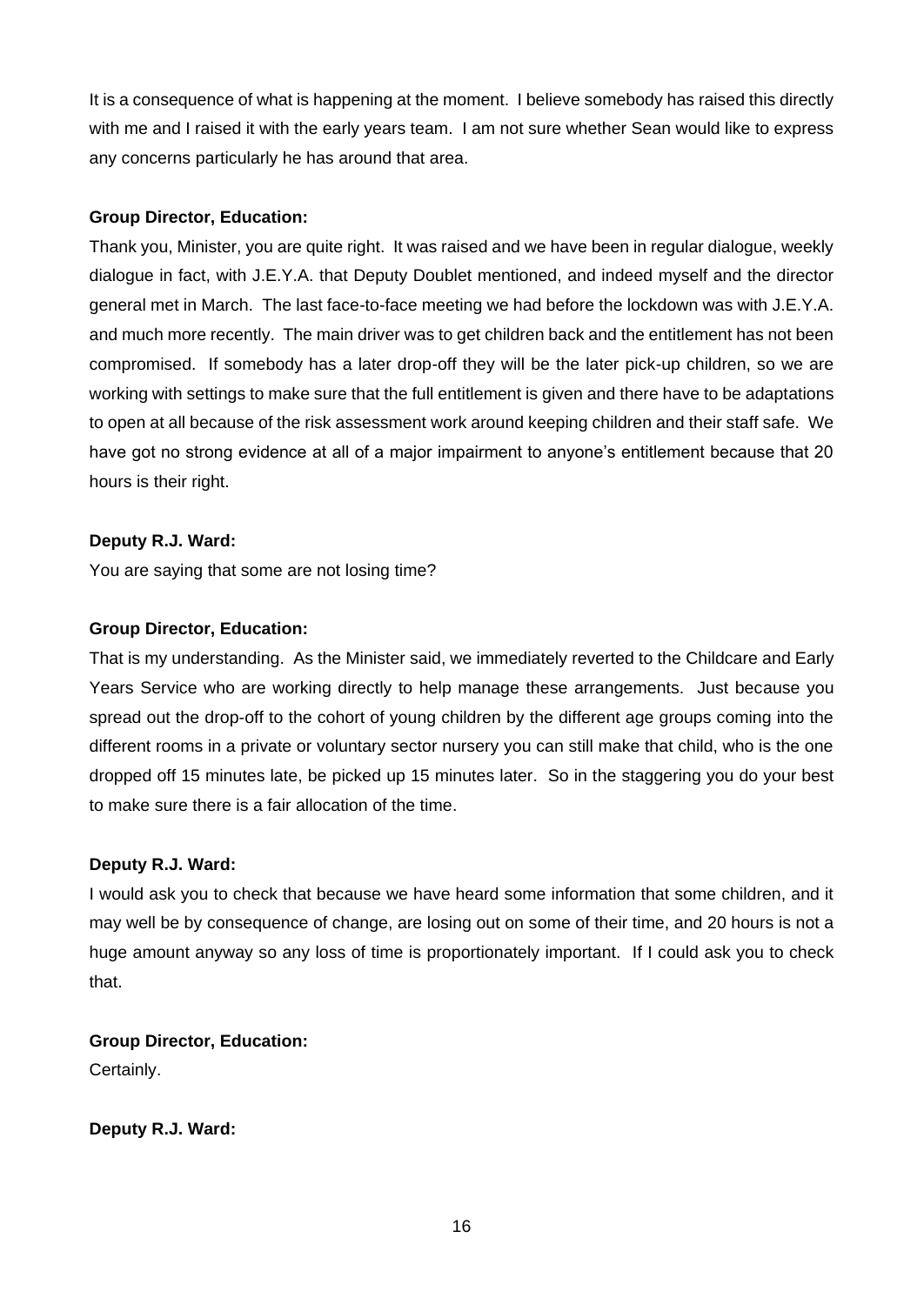I think that is all of the questions in that area so can we move on to Deputy Pointon who has been sat there quietly, which is unlike him, to ask some questions on the B.T.E.C. (Business and Technology Education Council) students?

#### **The Deputy of St. John:**

As you know, Chair, this is not my specialist area so we leave it to others who know more about it. But I am going to ask questions about the B.T.E.C. students and the B.T.E.C. experience. The panel was made aware that B.T.E.C. students had experienced issues in relation to receiving their exam results and relevant information despite the results having been released. This caused distress to students and the parents involved. What was the cause for the delay in getting the results information to students?

#### **The Minister for Education:**

Absolutely it was not a perfect situation by any means but the U.K. Government, Ofqual and each of the colleges, so around 30 awarding organisations, constantly issued consultations, lengthy guidance documents, new requirements and policies. These were inconsistent and continuously changing. The exams, registry and M.I.S. (management information system) teams who work all year round responded to all these challenges and changes that were happening at the time. Unfortunately I do not have authority to regulate over such things as the Ofqual and the awarding organisations so we were in a position of having to follow it up and meet the challenges and the changes as often as it was happening. I am not sure whether Saboohi can expand on this particular area. I am not sure whether Deputy Maçon has managed to make it into the hearing.

#### **The Deputy of St. John:**

He is with us, yes.

## **Director, Skills and Lifelong Learning:**

I am happy to add to the points that you made very well. My apologies for the dark glasses. I do suffer from migraine and hopefully you will forgive me. Deputy Pointon, the issue has been the changes that were made to G.C.S.E. (General Certificate of Secondary Education) results, which was then followed through by other institutions and awarding bodies that would issue a similar or equivalent qualification at B.T.E.C. level 2. The reason for the delay was that although the responses and the results were shared we were told not to distribute those, at the very last minute, because at the very last minute G.C.S.E. results were changed and therefore B.T.E.C. wanted to adjust their grading so there was comparative analysis possible between level 2 and 3s and what would have been G.C.S.E.s and A levels. As the Minister said, we followed more than 30, 40 awarding bodies that Highlands College offers courses on and we have been able to, in the end, provide students with their results. Specifically those who have progression going from one course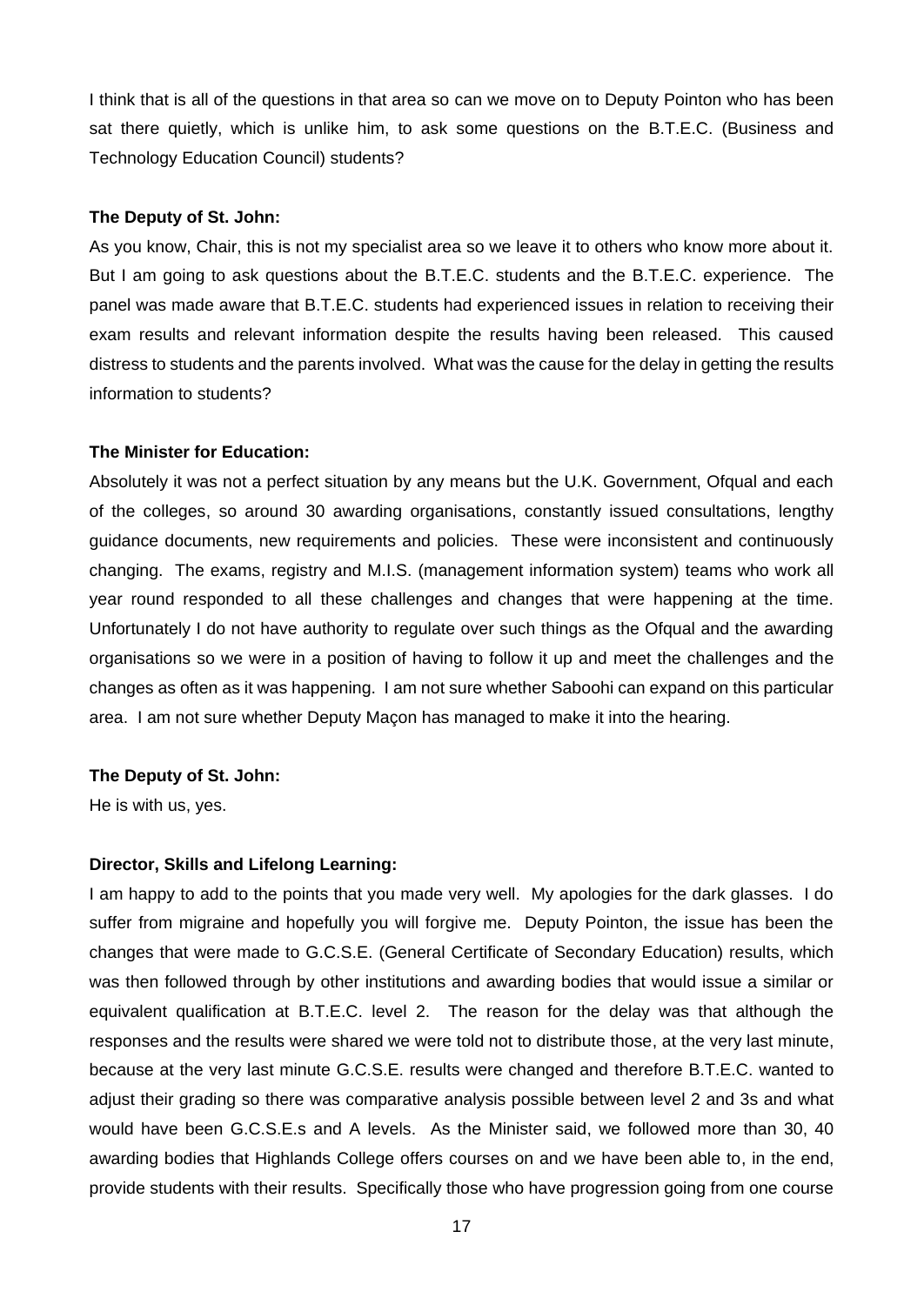to another, we made sure that they were not delayed in their progression and in their enrolment for any new provision. Hopefully that will provide assurance to you that we have made the very best that we could from a very unfortunate situation, due to the lack of decision-making by the Government in the U.K., which is the main awarding powers and bodies that we have students studying on.

#### **The Deputy of St. John:**

How long did they have to wait for their results?

## **Director, Skills and Lifelong Learning:**

They were quite rapidly, about one week we had the results. It is similar to what happened with G.C.S.E. results and I do not know, Sean, if you want to come in with any inputs in that.

## **Group Director, Education:**

Thank you and, Deputy Pointon, you raise a concern we all had. I vividly remember Wednesday, 19th August, the day before G.C.S.E. results and other level 2, of which these B.T.E.C.s were a part, because I was in direct contact in a few of our secondary schools but with head teachers and leadership teams. After the announcement about 4.30 that afternoon, leaders across our secondary schools went back into school to redo results, as my colleague, Saboohi has said. But I would reemphasise that point. Where a young person who got their results on the  $20<sup>th</sup>$ , G.C.S.E.s and B.T.E.C.s, needed to know a sense of their results to get on their course at Highlands or to join the 6th form at Hautlieu, we did not stop any of them making that progression. It is true that they had to wait a week for their final results but heads were in that evening and from 6.00 the next morning physically opening envelopes, writing provisional figures, even resorting to Tipex and pens to give the young person that envelope from 8.00 a.m., 9.00 a.m. when young people were going in to celebrate getting their results for all their hard work and then going straight up to Highlands or Hautlieu, for example, for our level 16s. While we had no control, as the Minister rightly said, over the issuance of the results, we made sure it did not impair a young person both being able to celebrate on the day, get a strong sense of their B.T.E.C. result, to be confirmed a week later, but most importantly use it for their next steps.

## **The Deputy of St. John:**

This was a particularly anxious time for students and their parents, or anxiety-making time. Many of them tried to contact Highlands to find out what was happening both by telephone and by emailing but unfortunately they did not get replies to their efforts to try and contact the college. Why was this the case?

#### **Director, Skills and Lifelong Learning:**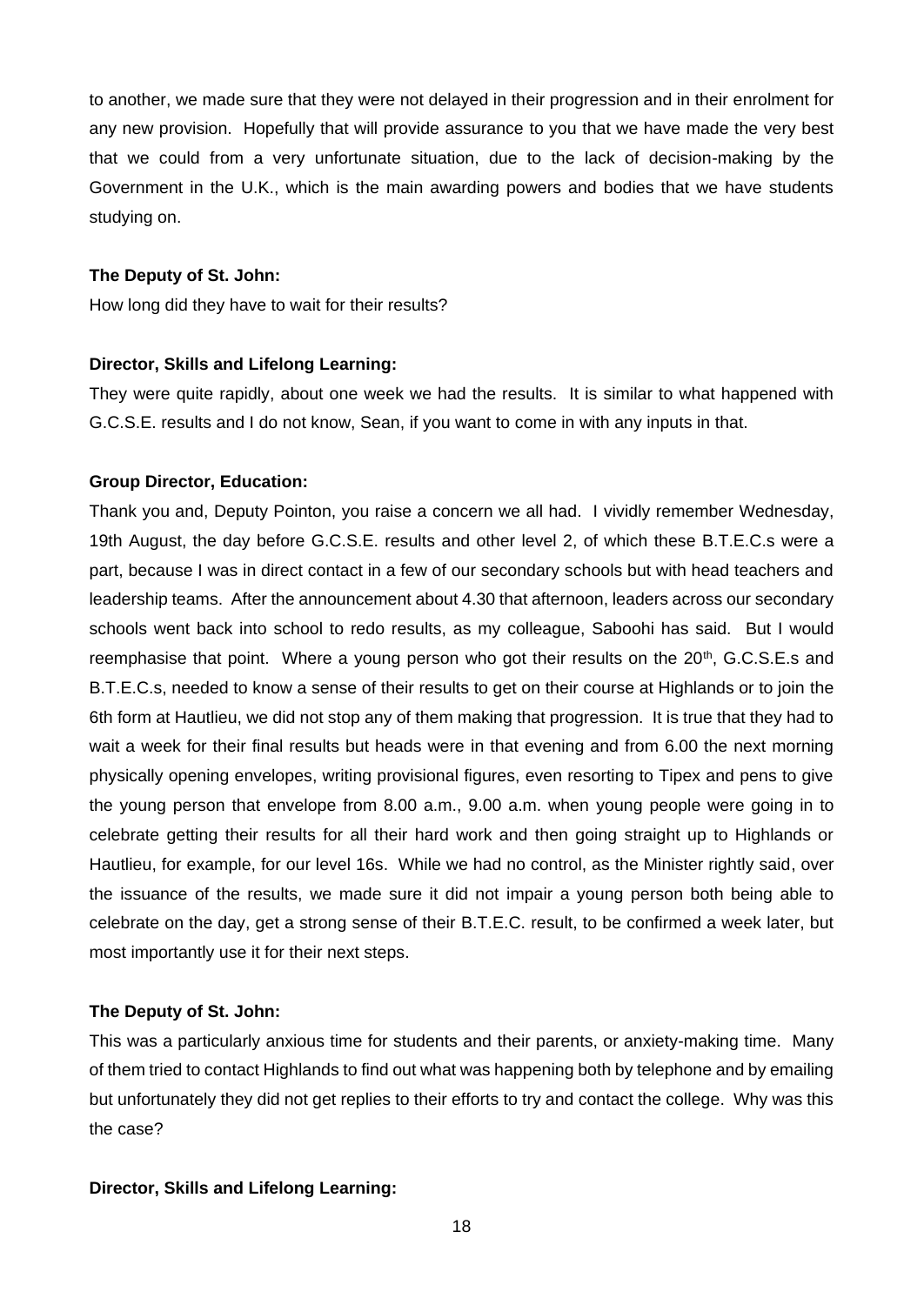If I may offer, Minister, if you want me to take this to shed light on some of the challenges that we had with getting in touch with our students. Highlands College does not have the same system that we have within schools to be able to email parents and students directly. So you can imagine the sheer volume of the calls and requests for information that was received had meant that because we did not have a robust answer there and then, and we were not sure what the circumstances were, we have directed people into the college website with the information being updated there and providing the information for students and young people so they know what is happening with their grades. As Sean said, the most important part of that was for them to not remain anxious, thinking that because they do not have their grades that in any way is going to impact their progression from one course to another. You will be pleased to hear that we are looking at the management information system at Highlands College and that is under review, hopefully we would be able to address that access to data and information, which would be underpinning our communication strategy with parents and students, would enable us not to have this issue in future. I can only offer my apologies to students and parents, carers, who may have contacted Highlands College and were unable to get through. Hopefully we would be able to provide responses to them in the future much more promptly.

#### **The Deputy of St. John:**

Is there a timeline for the implementation of that information management facility?

## **Director, Skills and Lifelong Learning:**

The procurement has started and we hope to be able to have the system implemented throughout the second academic year. We will be running a tool management information system at Highlands to make sure that while introducing a new system we do not lose some of the essential records that need to be made that are kept across both systems. Hopefully from the next academic year it would be able to start under a single platform and single M.I.S. system. But as I said, the procurement has started and the procurement would have started before COVID but due to COVID we had to delay that process. But this is happening now and we would be able to implement it as soon as possible.

## **The Deputy of St. John:**

Thank you for that answer. Just finally, have you in place sufficient assistance for students who need or needed to make student finance applications because I think there is a significant concern about that particular aspect of applying for university placements in the U.K.?

## **Director, Skills and Lifelong Learning:**

Yes, under student finance, as you are aware we have a grant system and the administration of it would start within March time of the year, before the students are going to the classroom. That coincided with COVID lockdown and we have found ourselves with a very positive means of having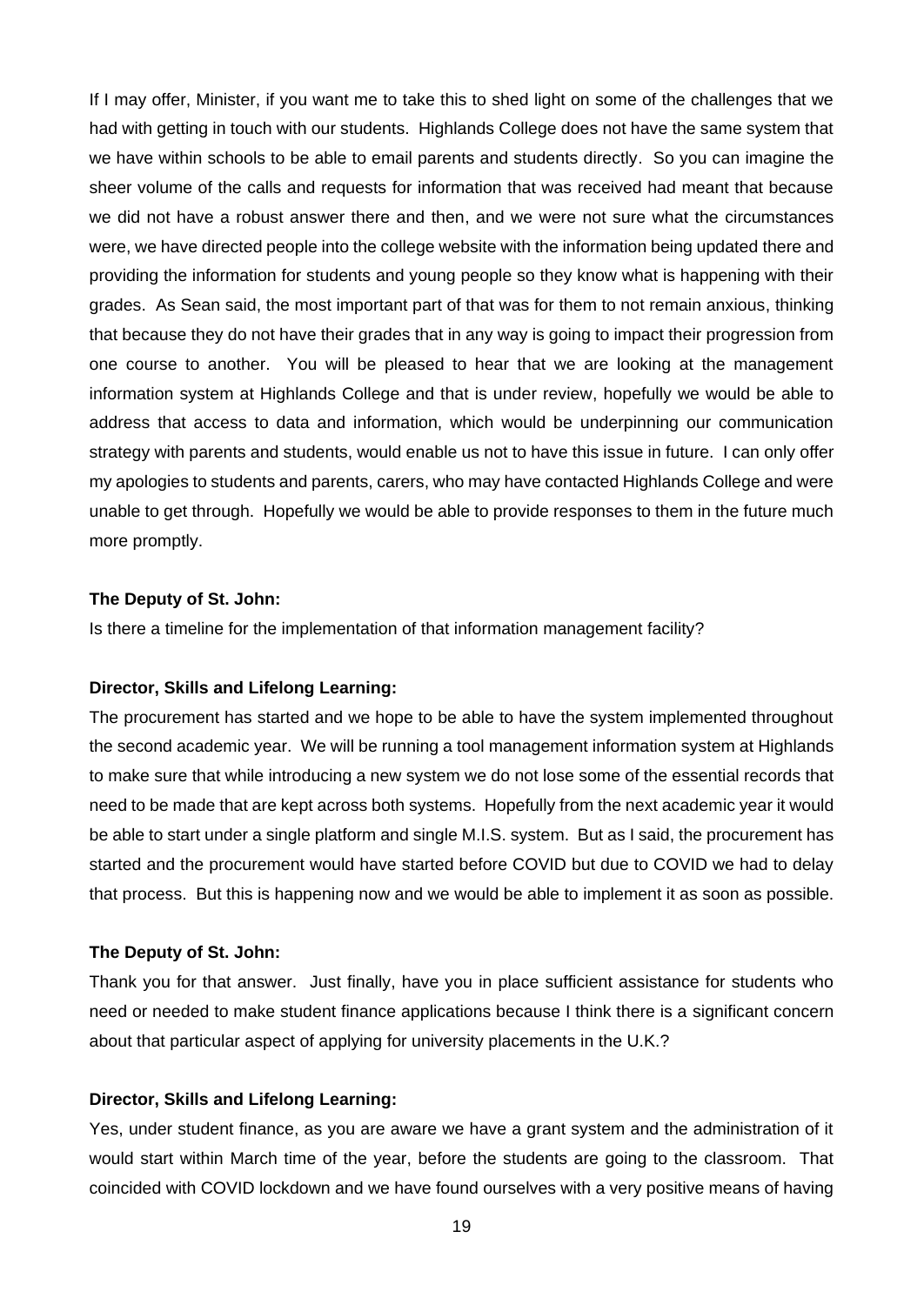25 per cent more students applying to go to university and we were in a situation where we were unable to access the system because the system was not able to work remotely from our staff home places. Due to staff underlying health and individual circumstances we were unable to have more than one person in the office at a time. That however meant that we created the rota system starting from 6.30 in the morning and finishing 6.30 in the evening, where we had round-the-clock support and administration trying to get to where we needed to be in terms of our students' applications being processed. With having said that, we found ourselves to receive further applications at a later part of the process, mainly anticipated as a result of young people receiving their G.C.S.E. results and their B.T.E.C. results and deciding to go to university where previously they probably would not have done so. You have seen and heard that the results have been one of the best ever, and that has been very encouraging.

## [13:45]

We are welcoming an increase in the student finance but what we had to do is bring about, as additional support, Student Finance to pick up the phone calls and respond to the emails. I am pleased to say that we have now added an extra weekend and evening administrative support for the Student Finance team and we have the expertise and the capability to be able to deal with the applications that are still outstanding. Yet again, as much as I do appreciate and understand, and I am grateful for the understanding of students and parents while we have been dealing with this additional volume of applications, there has been reduction of staffing within Skills Jersey, Student Finance team, where although we have been successful in appointing the individual we have not been in a position to have her starting due to parental leave. However we are now in a position that we have created additional capacity, we have introduced new administrative support, and we work closely with the student loan support group in order to be able to cascade the message across and address the queries that they have as soon as we can.

## **The Deputy of St. John:**

Thank you very much for that. That leads us very nicely on to the chair going to ask questions about university entry.

## **Deputy R.J. Ward:**

It does, it segues nicely. I take it from what you said that the numbers of students entering tertiary education in September 2020 has increased because of the increase in results and they have got their places?

#### **Director, Skills and Lifelong Learning:**

20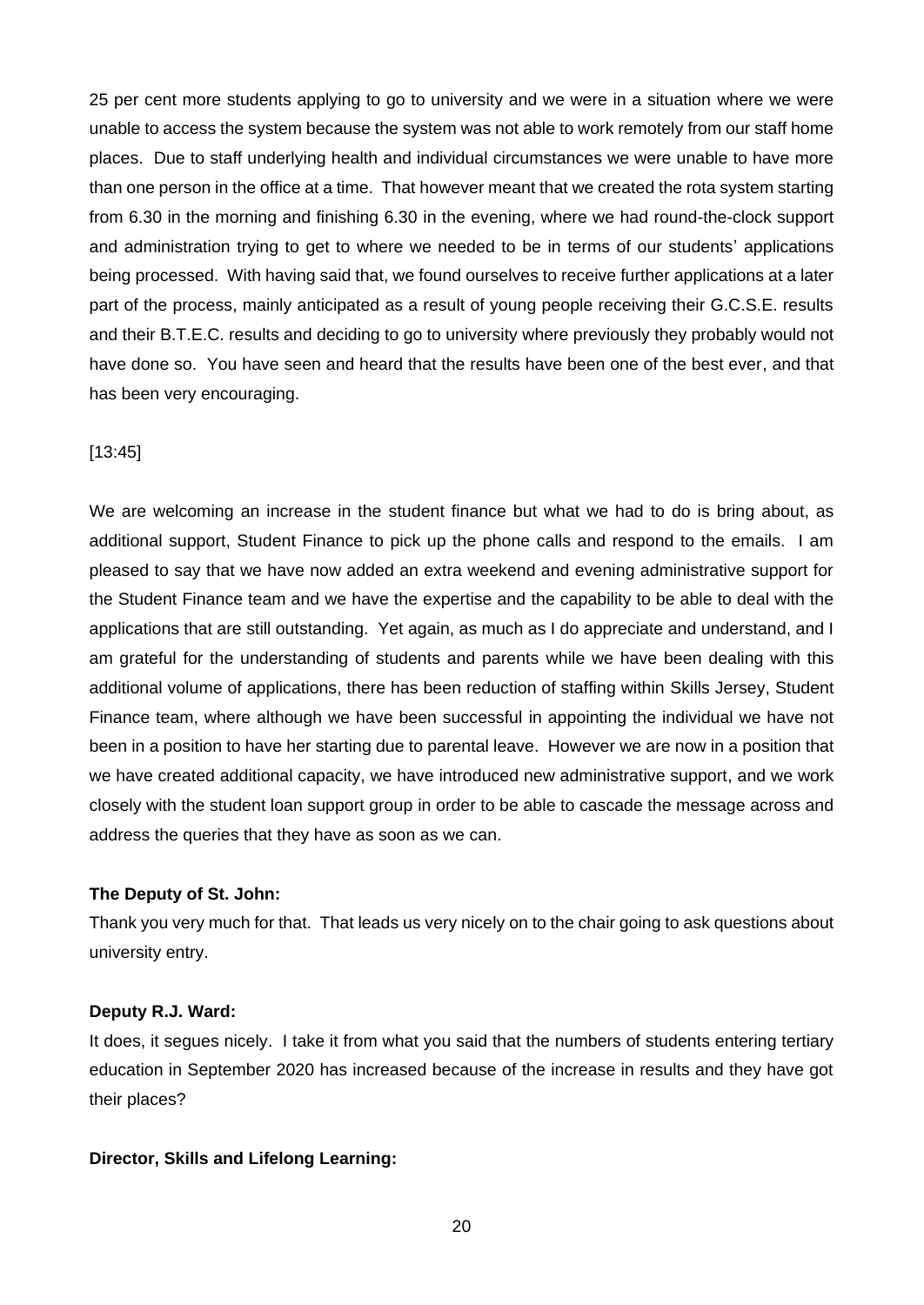That is just speculation on my part. I think the fact that we now have a system that people are aware of, and through the encouragement that we do through our career advice and so on, more people are considering going to university, which is very good news. However, knowing that more people have received higher grades I speculated that could possibly be a contributing factor.

## **Deputy R.J. Ward:**

Have we had more uptake for university from this September 2020, do you know? I know it is difficult to compare raw data because numbers fluctuate anyway, but have you seen an increase in numbers who are going to university in applications for student loans, for example?

## **Director, Skills and Lifelong Learning:**

Yes, we have. About 25 per cent increase on numbers and that is in comparison to the last year. What we do, we would compare the total applications that are registered against what we have on the books. We have had an extra 130 applications sort of towards the end of the process, basically those who have received their results and they have decided that they wish to apply for university. Usually we receive everybody's application as part of U.C.A.S. (Universities and Colleges Admissions Service) well in advance and therefore we are aware and we can attribute the additional 130 applications to results being better.

## **Deputy R.J. Ward:**

Would that have an impact on the funding position, i.e. the funding may run out? I was going to ask if there was a surplus of funding because less had gone but now it seems a 25 per cent increase could have a real pressure on funding, could it not?

## **Director, Skills and Lifelong Learning:**

What we have is a contingency fund - it might not be the right terminology, so apologies if I am calling it not the right thing - in terms of the guarantee of students receiving their funding that is required when this new funding was put in place. We have not been spending the money that we have in this budget fully over the last 3 years and we still are not completely utilising the funding with the additional 25 per cent. So just to answer your question: is this going to create a pressure on funding? As it stands, no, because that additional allowance for higher education funding that has been put in the Student Finance budget is still seeing us through.

#### **Deputy R.J. Ward:**

Is there any situation regarding students returning in the system with online tuition? Many universities are offering online tuition. Have our students been able to access that? Are many of them staying here to access that? Do you know, do you have those figures?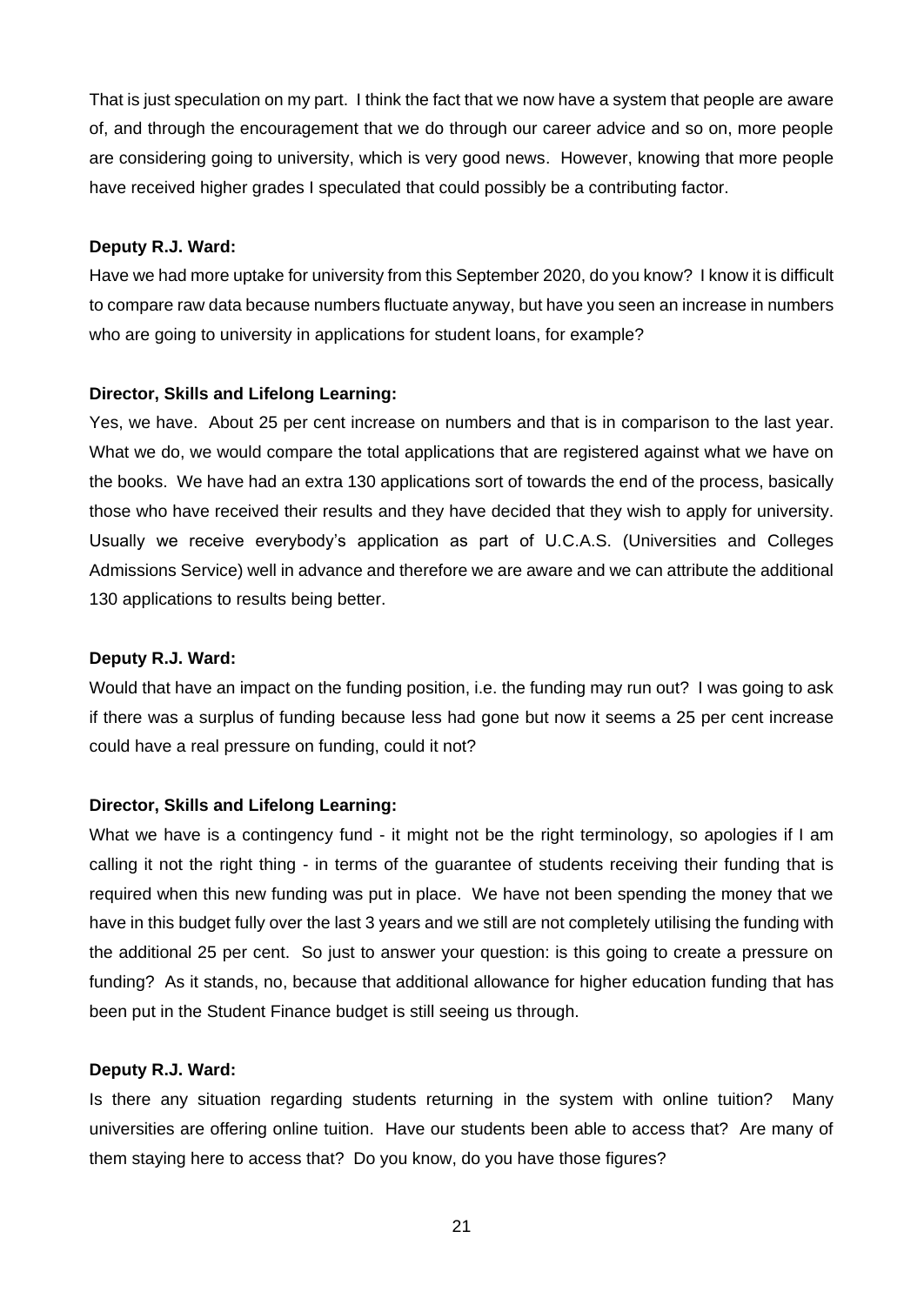## **Director, Skills and Lifelong Learning:**

My understanding is, and mainly to do with the officer on site and also conversations with students, that students, who have been offered a university post or place, they have travelled to the university. Some of those, as you know, and you hear in the news, are self-isolating within their home situation, if it is a university campus dormitory or if it is a private property that they have rented. In terms of universities and what they do, obviously each university is an individual, independent company and business and they would do things differently. Our advice to our students has been follow what is expected of you. In terms of universities providing things online and therefore, in some respects, students and parents and carers considering that not to be the full experience of higher education for themselves, is something that is being debated at this moment in time. You have seen some students petition going up asking for tuition fees to be returned because they are not receiving the full experience and so on. We have created a multidisciplinary group from various government parts, which would be involved in providing advice and guidance to students and their parents. That goes from matters related to their income. Many students would have student work and jobs to do, and now with the COVID impact they might not have that. Much is related to travel and you know that there has been in the news about Christmas and what is going to happen, and also health matters and so on. So we are actively working above the curve, if you like, ahead of the curve for us to be able to proactively offer advice and guidance to parents, students and so on.

#### **Deputy R.J. Ward:**

I think Deputy Maçon wanted to say something there. I have another question on university funding, so go ahead and I will ask that afterwards.

## **Assistant Minister for Education:**

Just for the transcriber, I am Deputy Jeremy Maçon, Assistant Minister. Thank you, Saboohi, for answering all those operational questions. Just one point to make the panel aware of, while Saboohi did go through the figures accurately, just to remind the panel that not every student, because their income might exceed it, necessarily register with Student Finance. There will be a small number of students in addition to the ones we are aware of. So while Student Finance encourages every student to register with them, we know not everyone does. But they are a smaller number. That means that not necessarily we will know them but I think just for accuracy I wanted to add that.

## **Deputy R.J. Ward:**

Thank you, that is helpful. While you are there, that leads us on to about Student Finance. A group was formed to lead a review of the current Student Finance system with work anticipated to be completed by September 2021 and a new scheme by September 2022. How has that been impacted by COVID? Are we still looking at those targets? Are we still looking at that review, looking for a new scheme for 2022?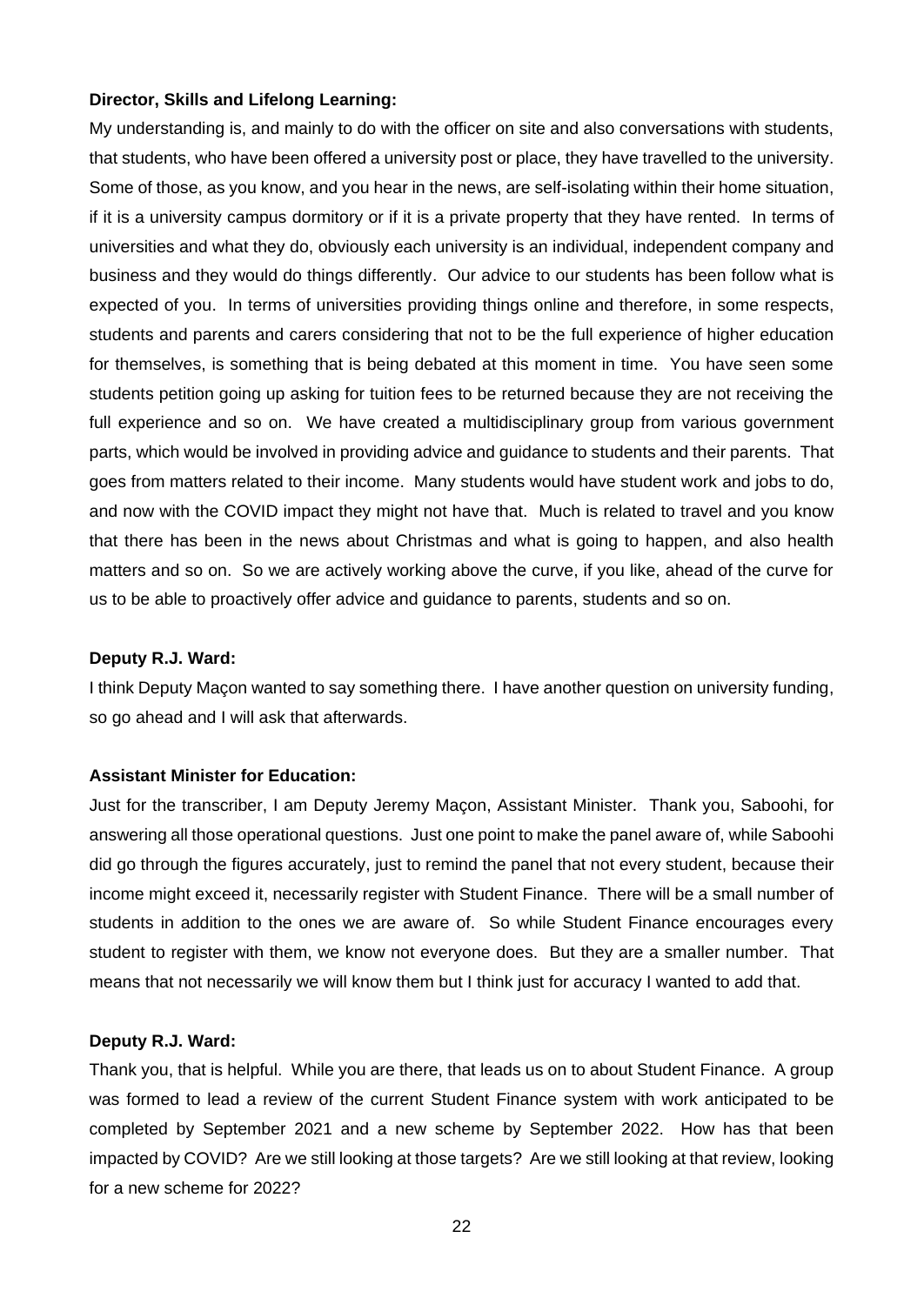#### **Director, Skills and Lifelong Learning:**

What we have recommended is for that timeline to be extended. I do not know, Jeremy, if you want to talk on that or do you want me to answer the question? But we are looking at 2023 for the new scheme to be operational, giving ourselves some further time to be able to not only assess the impact of COVID but also looking at the different structures in terms of economy and course needs on-Island that is going to be looked at. There is an extension request on that and we are looking at 2023.

#### **Assistant Minister for Education:**

Just to add to that one. It is also wrapped up, as you saw, the production of the 16-plus strategy which came out. It was looking about how we could adapt our higher education provision on-Island as well. Also, while we had done some initial work, we had had some initial reviews looking at our system, building on from the scrutiny work we had done when we were there. So that work has been done but, as Saboohi commented there, we wanted to have a better understanding of the data over more years to understand how this system was impacted on students and just so we had more to work with. Yes, that has led to a delay in initially what we want but we are hoping, with things settling down now, we have tasked Saboohi with putting that as an appropriate piece of work.

#### **Deputy R.J. Ward:**

Just a couple of final things on that, just to get clarity. In that case, the scheme would come to the Assembly, I would imagine, by 2022 so would it be before the next election, probably not? So the ongoing work would be happening during the time of perhaps change?

## **Assistant Minister for Education:**

I think whatever the time there will be, I think the important thing is to say it needs to be well before September where obviously the academic year starts. Ideally, if we could have it late 2021 or early 2022, for obvious reasons, that would be best. What we would want to avoid is obviously what happened to us this term of how the new scheme was decided, snap, just before an election, and that was May, and that did not give parents or students a lot of time to prepare themselves. U.C.A.S. wanted to know what was going on. There was a significant change in how this was going to work. So obviously we want any change that might be coming along the line, definitely it would need to be debated ideally the end of 2021, at a push at the beginning of 2022.

#### **Deputy R.J. Ward:**

And there would be a clear transitional period, so students are already in the system so they would stay on the old scheme, I would imagine, as we move forward.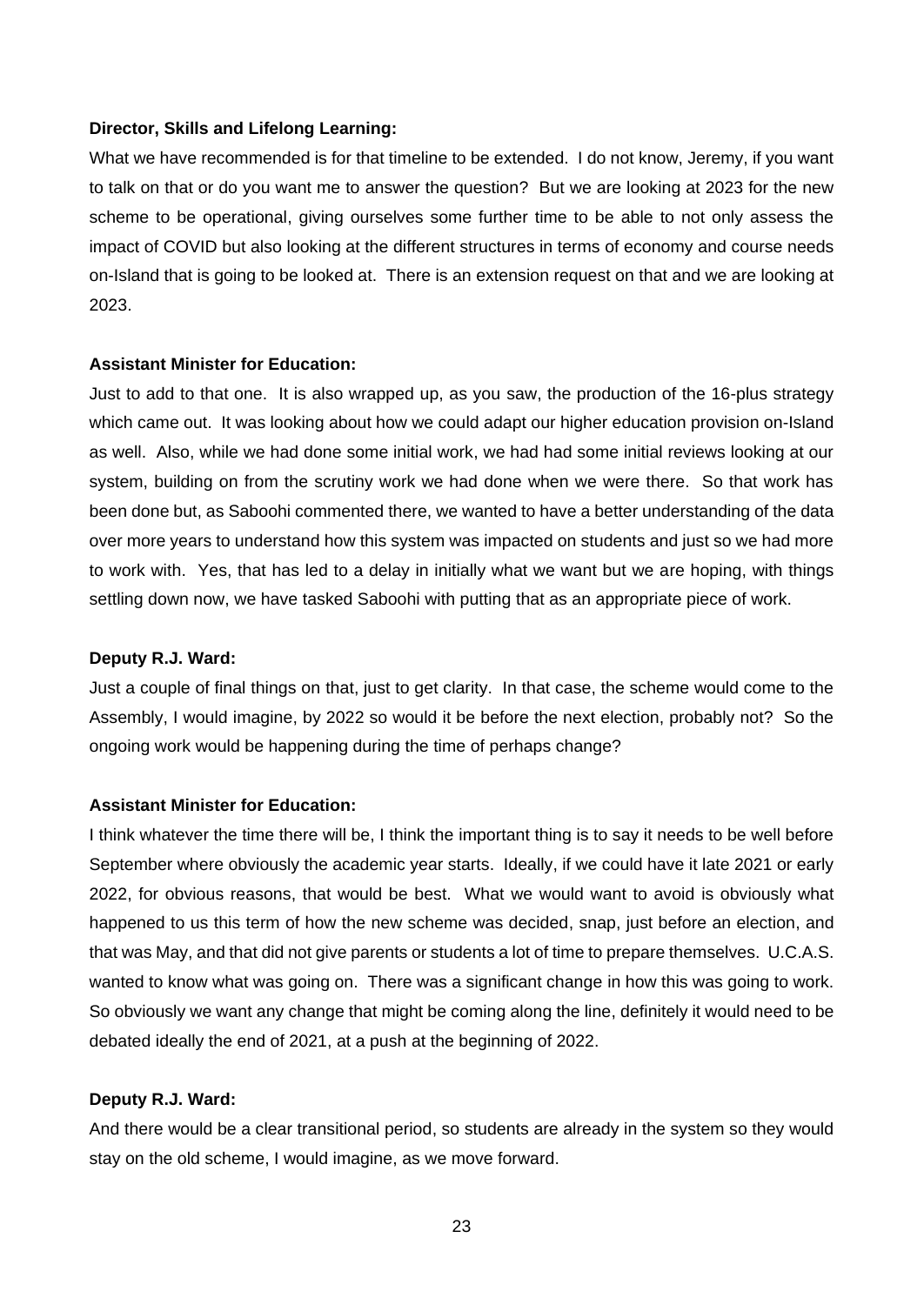## **Assistant Minister for Education:**

I think the commitment myself and the Minister have always given over this particular matter is we would prefer absolutely or want to put in place a grandfathering scheme. Those on the existing regime would continue to have that except in cases where perhaps the new system might be a benefit or maybe better proffering to the students, and to give them that ability to transfer from the old scheme to the new scheme and felt that would be an appropriate way forward.

## **Deputy R.J. Ward:**

We are going to move on to the next set of questions. Deputy Doublet, do you want to? We have allocated you the exam results questions; would you like to carry on with those?

## **Deputy L.M.C. Doublet:**

Yes, happy to. Minister, can you give an overview of what the exam results were like this year in comparison to the previous year please?

## **The Minister for Education:**

I can indeed. In terms of the G.C.S.E. results for 2020 grade A, or as we know 7-plus, now that they have changed those gradings, was at 35.2 per cent compared to 25.4 per cent in 2019. Grade C, or as we know 4-plus, Jersey 2020 results 85.8 per cent compared to 2019 74.4 per cent. G.C.S.E. grade G, or 1-plus, 99.6 per cent for 2020 and 97.9 in 2019. Would you like the A-level results as well?

## **Deputy L.M.C. Doublet:**

Yes, please.

## **The Minister for Education:**

Jersey 2020 was A star 19.9 per cent compared to 8.7 per cent in 2019. A was 44.3 compared to 29.6. B was 74.8 compared to 59.5. C was 92.7 compared to 82.7. D was 98.6 compared to 95.3. E was 99.6 compared to 98.8. U, 100 per cent it states there both years.

## **Deputy L.M.C. Doublet:**

Thank you, I think Deputy Ward wants to ask a clarification.

## **Deputy R.J. Ward:**

I think that is grades above U of 100 per cent. But with the G.C.S.E.s is that 5 grades of 4 and above or just English and maths are 4 and above, i.e. which benchmarks are we comparing there?

[14:00]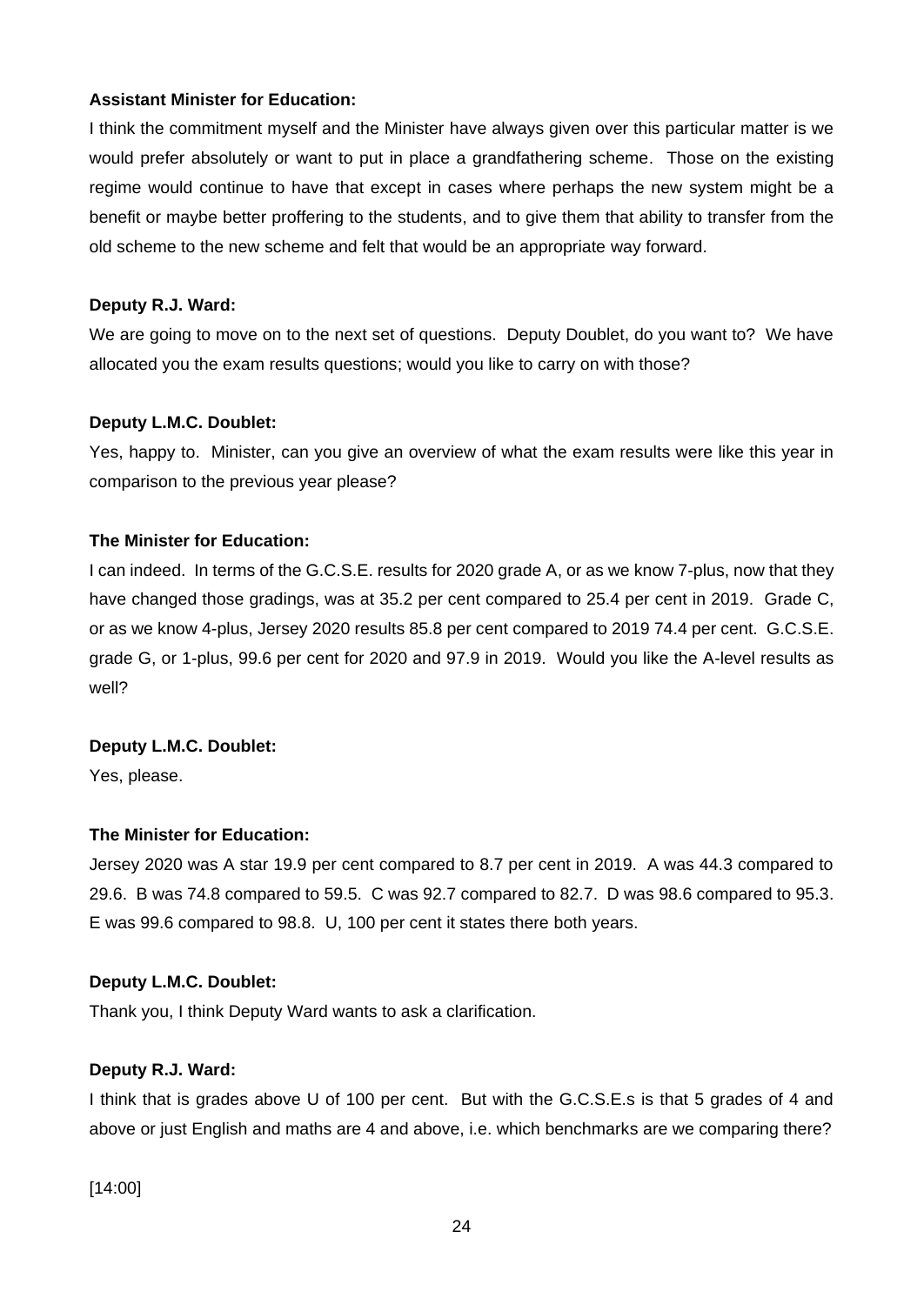Or is it just a grade of 4 and above; do you know?

### **The Minister for Education:**

Sean, if you can explain the gradings and how it is explained for the G.C.S.E.s.

#### **Group Director, Education:**

The results the Minister just shared with you are the actual examinations, G.C.S.E.s available as taken by grade. The caveat is obviously that we have compared the 2020 results with 2019 and 2018 and they are much higher, the outcomes. But we have the very important caution that 2019 students took examinations and 2020 did not. But what I would say is these results can only go up because we have a number of students who have elected to do examinations in October/November. There was no appeal system once Ofqual had decided to go with centre assessed grades, the teacher assessments. But when you ask about fitting 5 good G.C.S.E.s, including English and maths, we have got the best ever results Jersey has seen, the 2020 results, but obviously ...

## **Deputy R.J. Ward:**

Sorry, Sean, to interrupt. Was that what those figures were, 5 ...

#### **Group Director, Education:**

No, those were the proportion of all exams taken that were A star or 8 or 9 or AA, 7, 8, 9 or the proportion that was a 4 or a C or better. So the Minister has just shared what we have as known facts of what is done so far, but of course students who choose to sit an examination in the next few weeks can get to keep that grade or if they do even better in the examination it will go up.

#### **Deputy R.J. Ward:**

Have you got many who are going to do that retake?

## **Group Director, Education:**

We do not have many at all. I can share that data. For A levels there will be 35 examination entries. That could be if one person does 3. It is not 35 students. The total G.C.S.E. entries across our 7 Government of Jersey schools is 62 and there will be 13 papers sat by students in the International Baccalaureate, the A-level equivalent, which as you know is only offered at one of our schools. We sit many thousands of G.C.S.E.s every summer; 62 of them will be the subject of a retake, with every school admitting at least one but 3 of our schools are just entering one student for one paper. So there is a range within those 62.

## **Deputy L.M.C. Doublet:**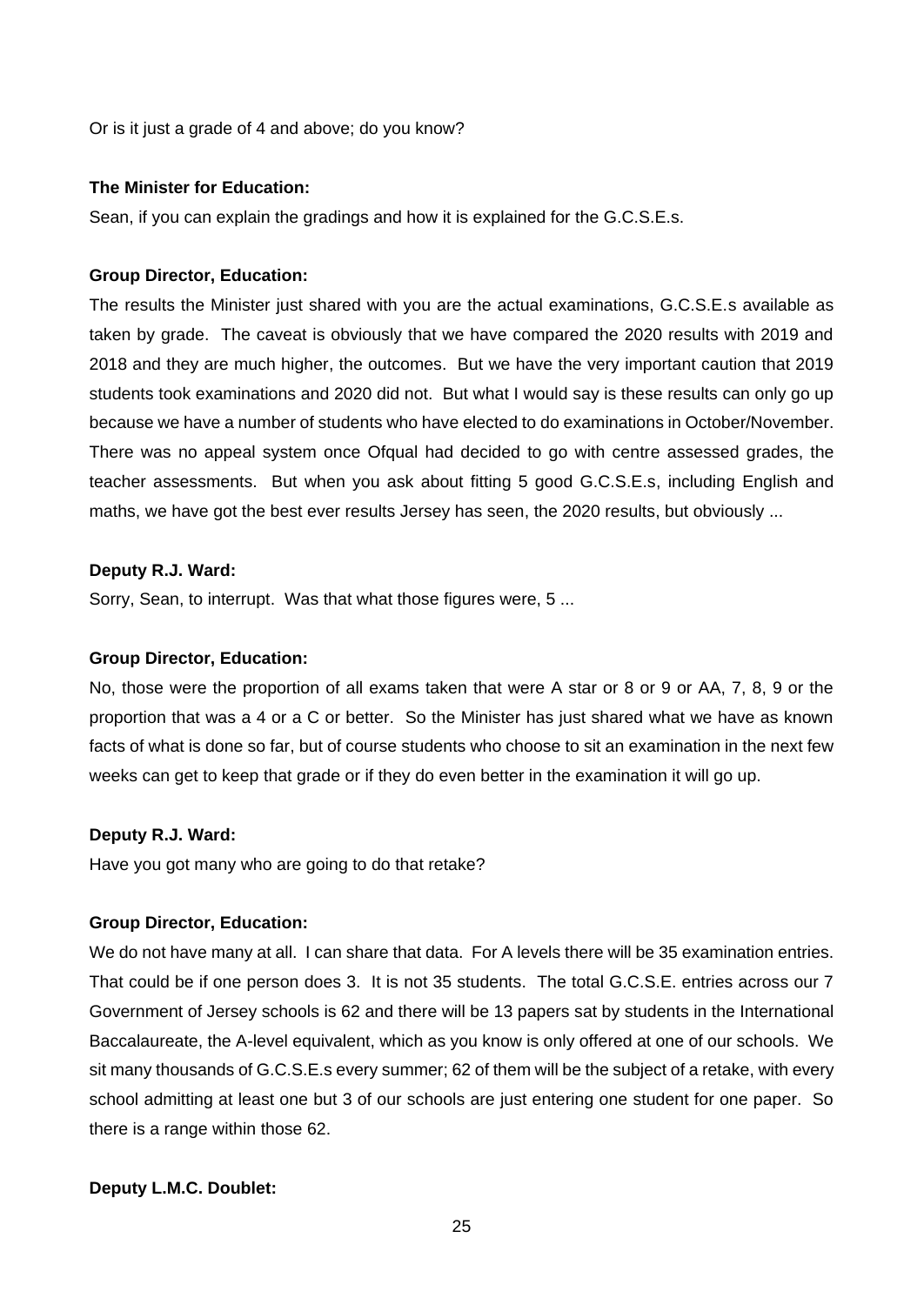Those figures, as you have just said, Sean, show a massive increase in terms of the grades achieved. Can I just ask whether you have looked at the U.K. and has there been a similar jump in the U.K. and how does it compare to Jersey's results between 2019 and 2020?

### **Group Director, Education:**

Absolutely there was a significant uplift predicated on the new methodology because the exams were cancelled by the U.K. Prime Minister on 18th March. Jersey was already, in G.C.S.E. outcomes by grade measures at A level and G.C.S.E., above England and the gap has widened further - we are further ahead, if you like - but all jurisdictions that change methodology did see an uplift. You will be aware there is a big debate now about the 2021 examination series and what is to be done. Obviously, as the Minister said in answer to an earlier question, the examination boards and their regulatory body, Ofqual, are domained in another jurisdiction; we are not in charge of that. We just follow the rule book and our students did particularly well.

#### **Deputy L.M.C. Doublet:**

I understand that. I am not sure. Just to reiterate the question, is that uplift the same or comparable in Jersey as the uplift has been in the U.K.?

## **Group Director, Education:**

The uplift in Jersey appears without the final data, because obviously until we get everything validated and the examinations done, the uplift seems a little higher in Jersey than the uplift in England.

#### **Deputy L.M.C. Doublet:**

What reasons would there be for that?

#### **Group Director, Education:**

We know from our value-added measures, you look at A levels, for example, our schools with A levels have a very good track record of adding value. So when results were pumped out by the algorithm initially and then based on the centre assessed grades, our students had done the work that led their teachers to assess them at the grades that were eventually the ones awarded after Ofqual's decision. It appears teachers are teaching and students are learning at increasingly stronger levels of performance.

## **Deputy L.M.C. Doublet:**

Is there any difference between the results from private schools and from our state schools?

#### **Group Director, Education:**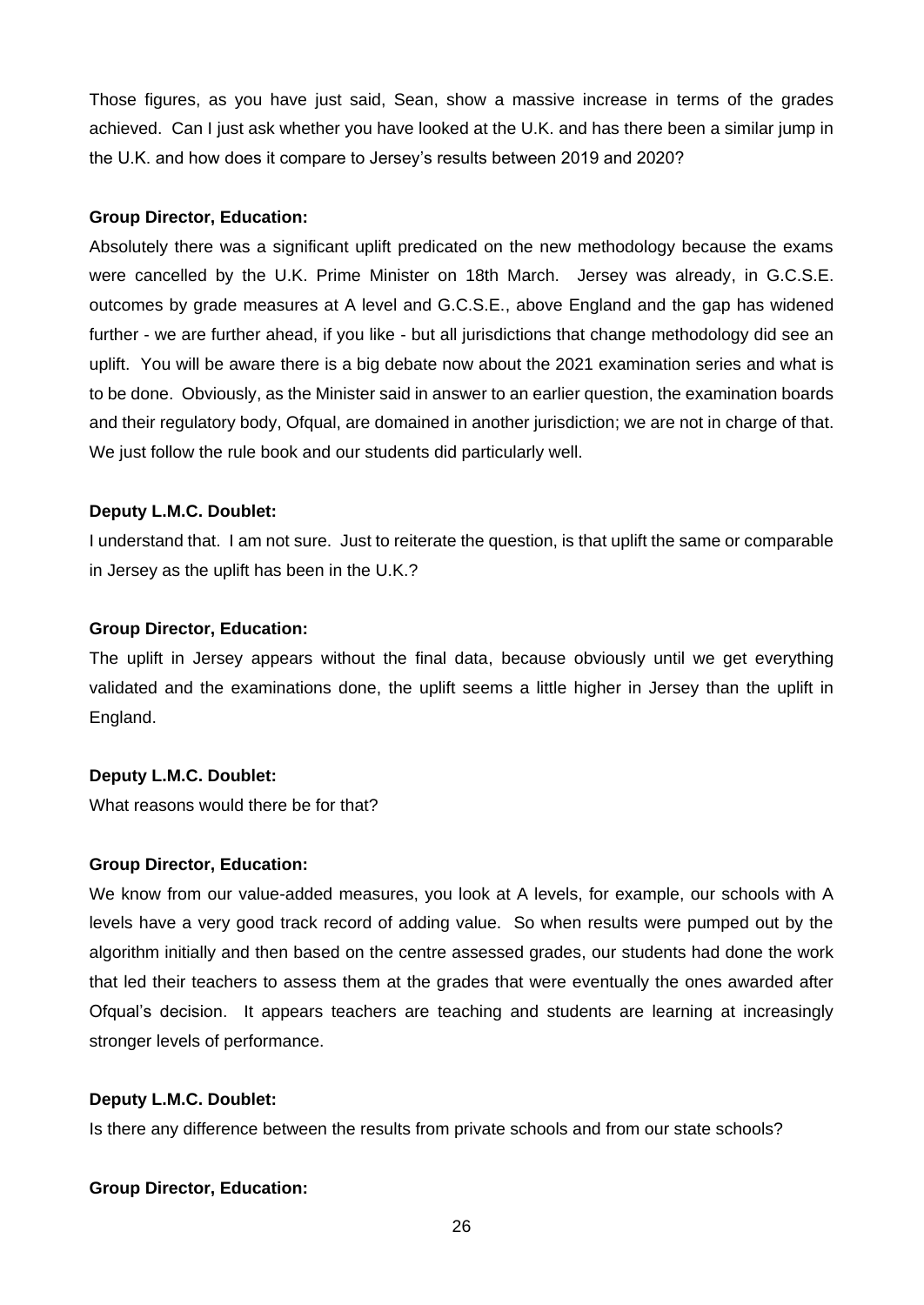Until we get the November results this will not be finalised but we have got the spread of results across all of our schools because we have ... while we are not the data owner of the private schools in this sense, that is Beaulieu Convent School and De La Salle College, but they had, as with all Jersey schools, significant uplifts. We will have to see how ... before we could compare and obviously all the schools have different intakes and different thresholds for entering courses, but all schools have performed stronger than previously.

## **Deputy L.M.C. Doublet:**

If we could possibly have that data and any further analysis that you do on that data, if you could please share that with the panel we would be grateful.

## **Group Director, Education:**

We certainly will. Our data team is doing the analysis with schools and we do have a regular cycle where we compile all of the Island-wide data and we share that, as well as schools publishing results on their websites. But as soon as it is collated, once the autumn exam series is over, we will certainly share that with Scrutiny.

## **Deputy L.M.C. Doublet:**

Are any teachers going to be subjected to performance improvement plans as a direct result of any of the exam results this year?

## **Group Director, Education:**

No.

## **Deputy L.M.C. Doublet:**

What impact has COVID had on Highlands and Hautlieu regarding the intake of students for September considering the exam and the grading process?

## **The Minister for Education:**

I will take this one, if that is okay. Hautlieu have seen roughly 14 more pupils and Highlands have seen roughly 17 more than last year.

## **Deputy L.M.C. Doublet:**

Are there more students applying for university places as a result as well?

## **The Minister for Education:**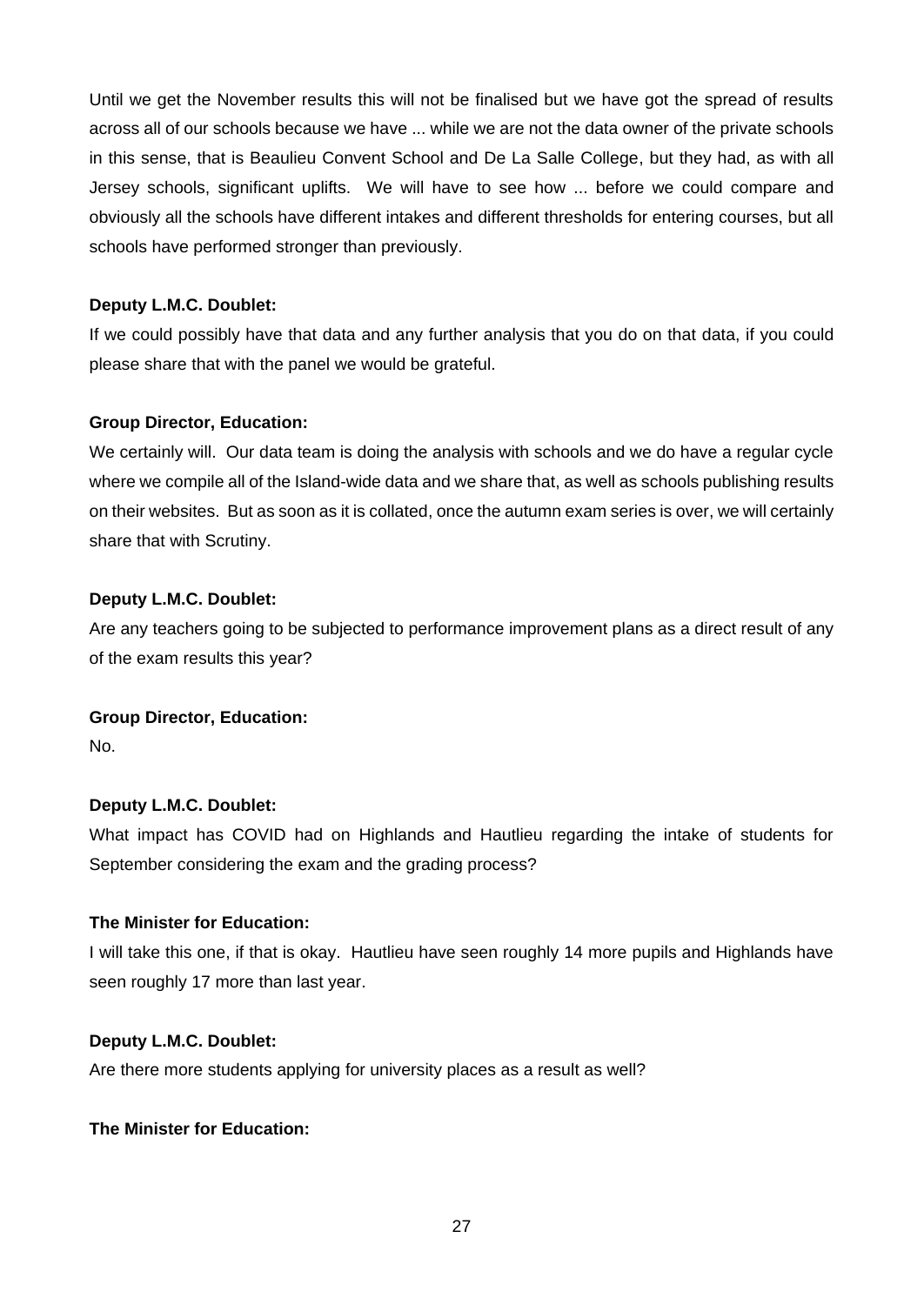I believe Saboohi answered that question before. From what we can see, because we do not have the data, but I have seen a number somewhere of what we have got registered. I think there is just over 700 that are registered as first years but, Saboohi, if you can confirm that.

## **Director, Skills and Lifelong Learning:**

Yes, you can understand that there are some that we are still receiving applications for but that as a part figure is correct.

## **Deputy L.M.C. Doublet:**

Thank you. Sorry if I missed that previous answer. I have got one more on this. Considering the magnitude of the impact of not being able to undertake the exams, considering the impact that has had on students and schools and teachers, Minister, do you think that we should be considering alternative methods of assessment in embedding alternative methods into the curriculum to avoid a repeat of this in the future? Does our system need to adapt and change?

## **The Minister for Education:**

This is a slightly difficult one, and the reason why I say that is because of course we utilise the awarding bodies and, of course, Ofqual being the regulator in the U.K. our hands are slightly tied. I have had regular conversations with the director of Education, Sean, around the possibility of looking at other awarding bodies. We know, for example, Wales are slightly moving away from the similar ... what is happening in terms of education in England. I think there are wider opportunities for us to look at different ways of awarding grades, if that may be the case going forward. But I also recognise that there is a view and a need for more vocational offerings as well in the Island. Different assessment methods reviewed selected the summer, it has unintentionally highlighted the need for pupils to return to previous methods of sitting examinations. Like I say, it is a slightly difficult one for me to determine how we would go forward with regards to a different assessment method when we are using those awarding bodies.

## **Deputy R.J. Ward:**

Shall we move on to some general questions? Louise, do you want to ask them or shall I just carry on?

## **Deputy L.M.C. Doublet:**

I do not mind if you want to ask a general one first and I will go next. That is fine.

## **Deputy R.J. Ward:**

It is a very general question we were going to ask perhaps at the beginning but we will leave it to the end. What tangible changes have been implemented since the beginning of your term of office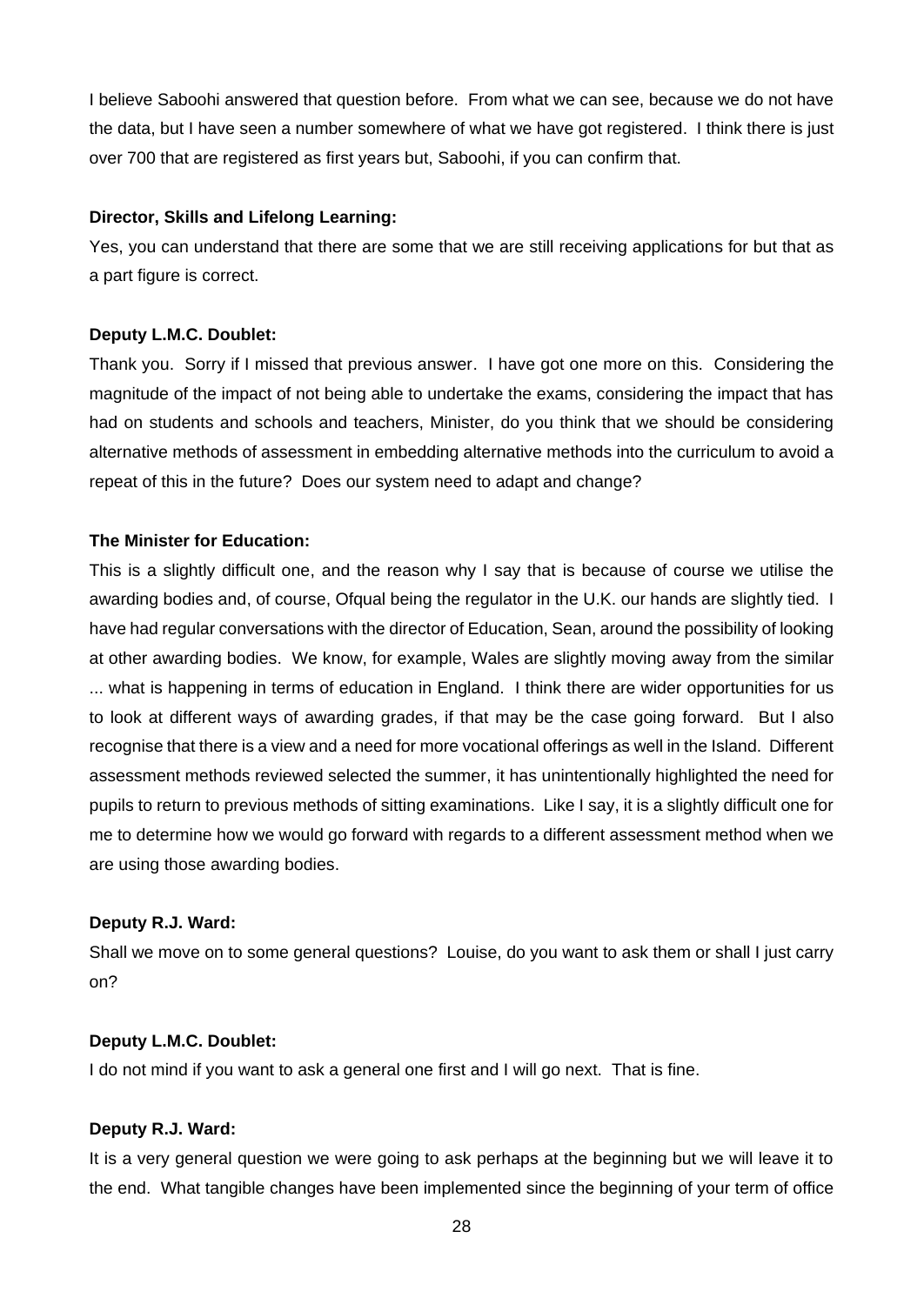so far? We understand the implications that COVID has had on so many things. What things can you track as changes that have happened in the education system?

#### **The Minister for Education:**

It is a very strange term that we have been in because of course the Government Plan, which determines our priorities as a Council of Ministers, only really began this year and of course COVID hit. So what came out of that Government Plan is a tangible outcome I suppose would be the growth funding that we achieved for reading recovery. That is working with E.C.O.F., Every Child our Future; sorry, I have to stop using just the letters and explain it fully. There is that. There is also the French offering we have, I believe it is for year 5 students. It is a more intensive programme carried out by a very capable small team who provide a more intensive offering around French learning. So that would help with languages going forward, especially for students moving into secondary school and choosing that option. The remainder of the growth funding that we had in that Government Plan was predominantly around demographics, the largest bulk of that money was around student finance, of course, because of the States decision for the new finance scheme. Also the demographics for, of course, the children in the schools. They are, I suppose from the point of view of saying this term and from what I could offer in terms of the Government Plan, I would have liked to have done more but COVID hit. That is not an excuse. It should not be an excuse but there are only so many people and so many resources in place. But we are hoping to make up for that next year.

#### **Deputy R.J. Ward:**

I mentioned yesterday there have been reports of the real desperate needs of some of our primary schools, particularly town schools, to improve their facilities. I know of a couple I have seen and one I go to quite frequently. There is a desperate need to improve the facilities for young people there. Can anything be done rapidly to improve that? We have seen reports in the newspaper recently where a head teacher has had to speak out, which I am sure was difficult for him to do.

### **The Minister for Education:**

I am disappointed that we are in a position where we have a primary school in such a state. We know, across Government, we are not very good at looking after our estate. We have been improving the school estate over many years, and it has taken many years. I think one of the particular difficulties at the moment, and I expressed this in response to members of the public via social media last evening, because they were explicitly asking me, and understandably so. I think it was very welcome for the head teacher to speak out because I think that is really important. It is open and transparent. People need to be aware of the position that we are in. But fundamentally hands are tied when it comes to asking or requiring another department and priorities taking place over others. That should not be the case. But in terms of us looking forward with regards to the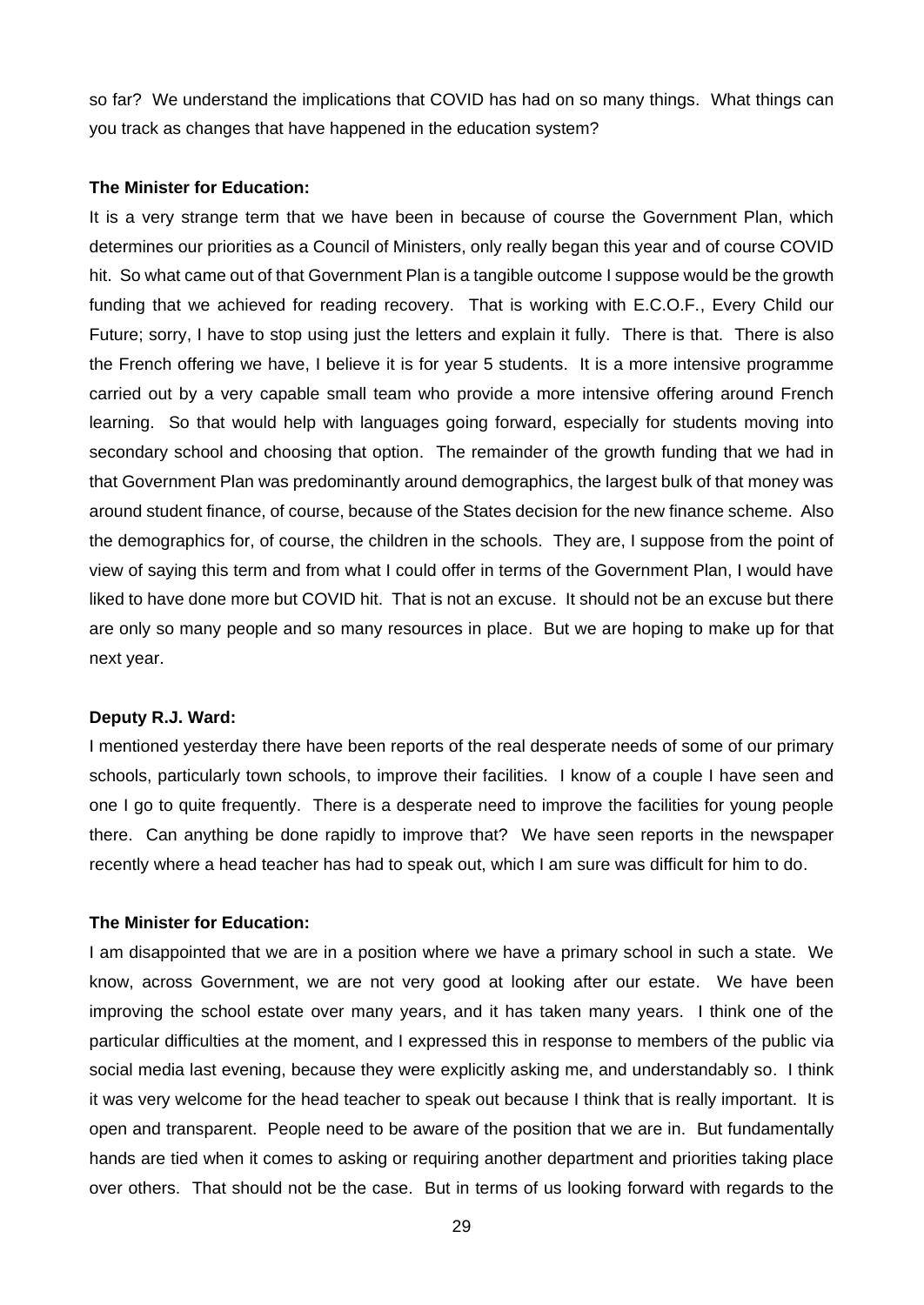Government Plan that is due to be lodged, we are looking at our town schools more closely. We recognise that there is more demand and highly likely to be more demand going forward with regards to more homes, housing requirements in St. Helier. Of course town schools have a particular demand for vulnerable children, disadvantaged children, children who live in low socioeconomic households, which brings with it a greater need and a greater level of support, and they need the right environment to work in for that.

## [14:15]

Ideally, I would love to have the old police site where the fire service currently sits. But as we know, with everything that goes on in terms of our property portfolio in the States, these negotiations and moving between areas can unfortunately take time. So I am hoping that an overall estate strategy will be produced soon that we will all be able to identify how we put this jigsaw puzzle together better and look after our wider property estate for the benefit of all Islanders.

## **Deputy R.J. Ward:**

I am conscious of time but, Louise, did you have another question you wanted to ask?

## **Deputy L.M.C. Doublet:**

Could the Minister just provide a brief update on the progress of the revised plans for safe singing in early years, primary and secondary schools please?

## **The Minister for Education:**

Yes, not a problem. We have had an updated guidance sent round to Ministers this week. I have literally responded to our policy officer today just asking to make it explicitly clear around the secondary school pupils offering in that guidance. It is made clear in the guidance around the early years, which was a discussion that you and I had with the key stakeholders and the Minister for Health and Social Services, which was extremely helpful. Thank you for that. We are hoping that that will be published shortly. We are just waiting for, I think, agreement from other Ministers. I have heard back from our policy officer, that should be out shortly.

## **Deputy L.M.C. Doublet:**

I do want to thank you once again, Minister, for listening and for agreeing to revise the policy. It shows that you do listen, so thank you.

## **The Minister for Education:**

I think the thanks goes to the Minister for Health and Social Services as well because he was part and parcel of that. It is a team effort. It is not an easy time. Uncertainty for everybody. There is a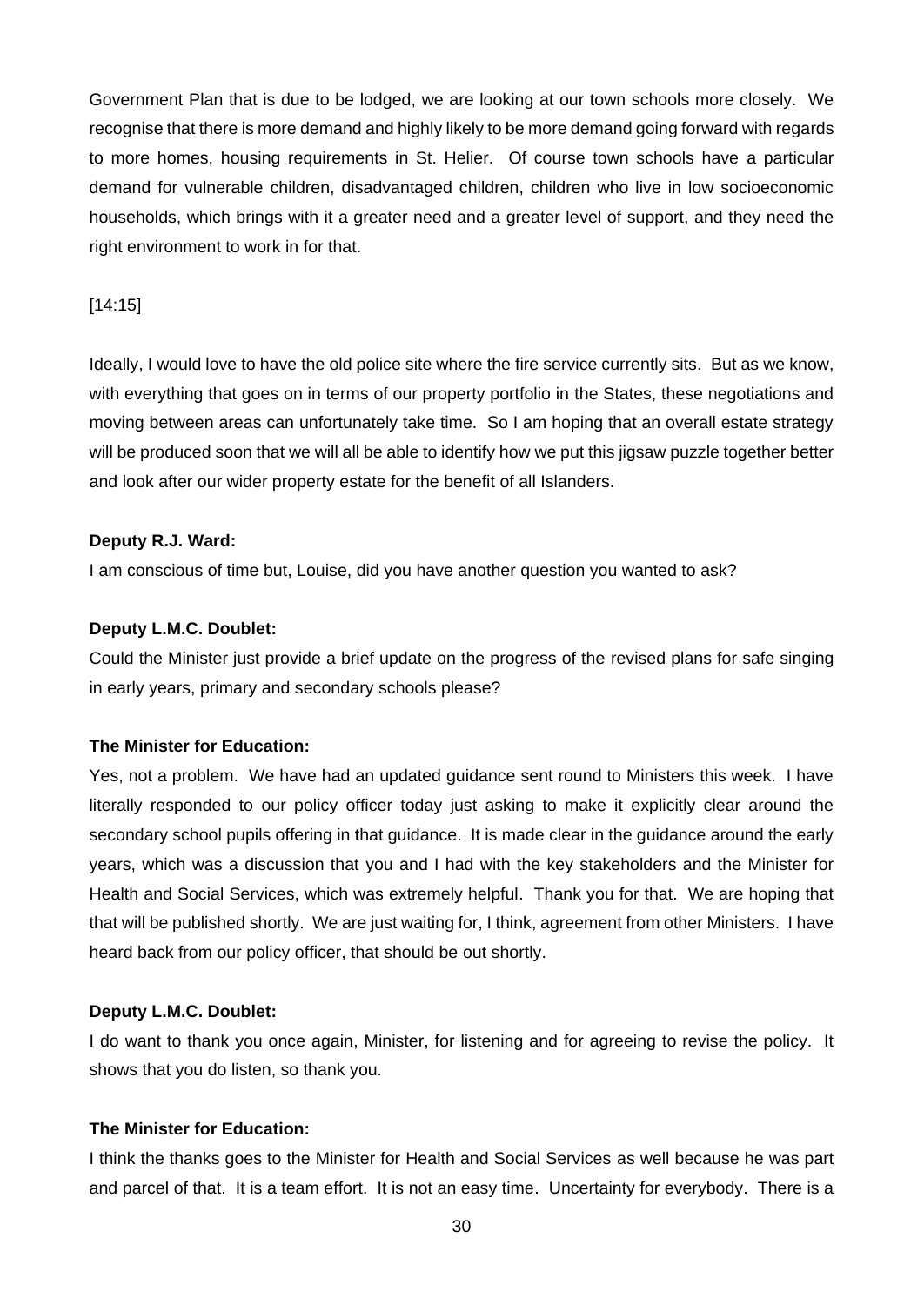lot of tension and our officers are working day and night to try and make clear the thoughts for the public. I am glad that we were able to help in the way that we have.

## **Deputy R.J. Ward:**

Can I ask one final question, just before we go? We asked earlier some of the questions of the Minister for Children and Housing: what is your view on the perhaps increased employment of tasers, which could affect children, if that is the case.

## **The Minister for Education:**

It is an out-of-the-box question. Thought process on it. I can see both sides of the arguments that I am hearing. I do have concerns around how they may be used, especially young teenagers, young students. However, then there is also the argument about it is a better system to have rather than having firearms requirements and bits and pieces like that. I have not thoroughly thought it through, as maybe I should be. I am looking forward to having the briefing from the Minister for Home Affairs and listening directly from others. I think there is a balance and there always is a balance to these types of policies and types of legislation that we have in place. I think we have to recognise the safety of the public, but the safety of our staff at the same time. I am sorry that is not a clear enough answer. I have not really properly determined the balance of risk with this one. But there are concerns that sit in the back of my mind.

## **Deputy R.J. Ward:**

Deputy Maçon, did you want to say something? Sorry, I missed the chat again.

## **Assistant Minister for Education:**

Just briefly, when you were talking about what has been the tangible things in your term. I just wanted to add in of course the launch of the Digital Academy, which of course has been a great asset and has gone very well. I think the other change of course, the Minister made the point to address some of the stats issues and remove some examinations in order to remove the stress from students, which I think shows her commitment in that area as well. Because you wanted concrete examples and I think those should have been put in. As for the issue around Rouge Bouillon, just to say that I have been, through my time as a member of Scrutiny and during ministerial questions, constantly advocating for the expansion of the Rouge Bouillon site, and I have a history of questions in the States, which anyone can look at. Thank you.

## **Deputy R.J. Ward:**

Is there anything anyone else wants to raise because we are over time a little but that is okay?

## **The Deputy of St. John:**